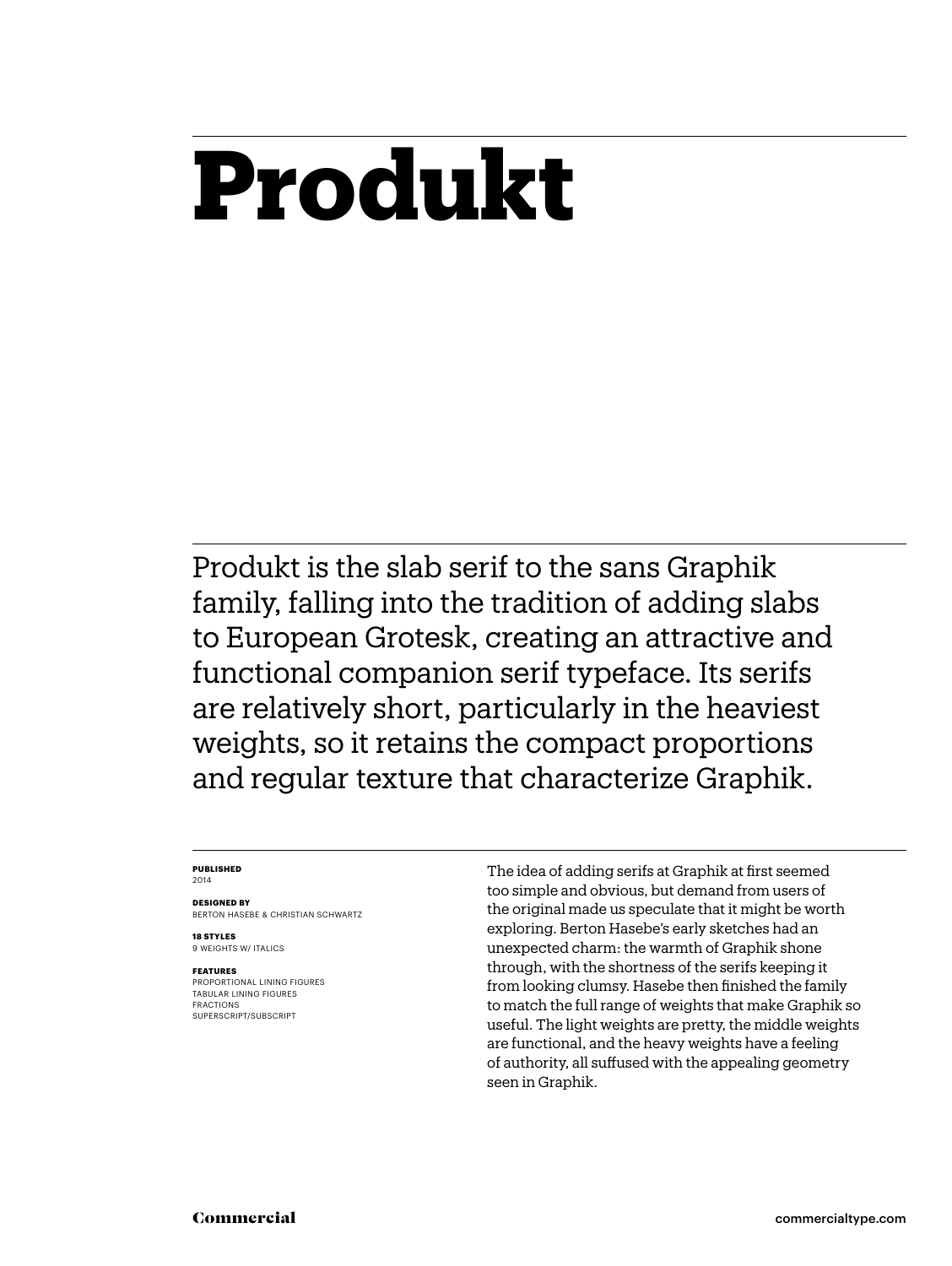Produkt Thin *Produkt Thin Italic* Produkt Extra Light *Produkt Extra Light Italic* Produkt Light *Produkt Light Italic* Produkt Regular *Produkt Regular Italic* Produkt Medium *Produkt Medium Italic* **Produkt Semibold** *Produkt Semibold Italic* **Produkt Bold** *Produkt Bold Italic* Produkt Black *Produkt Black Italic* Produkt Super *Produkt Super Italic*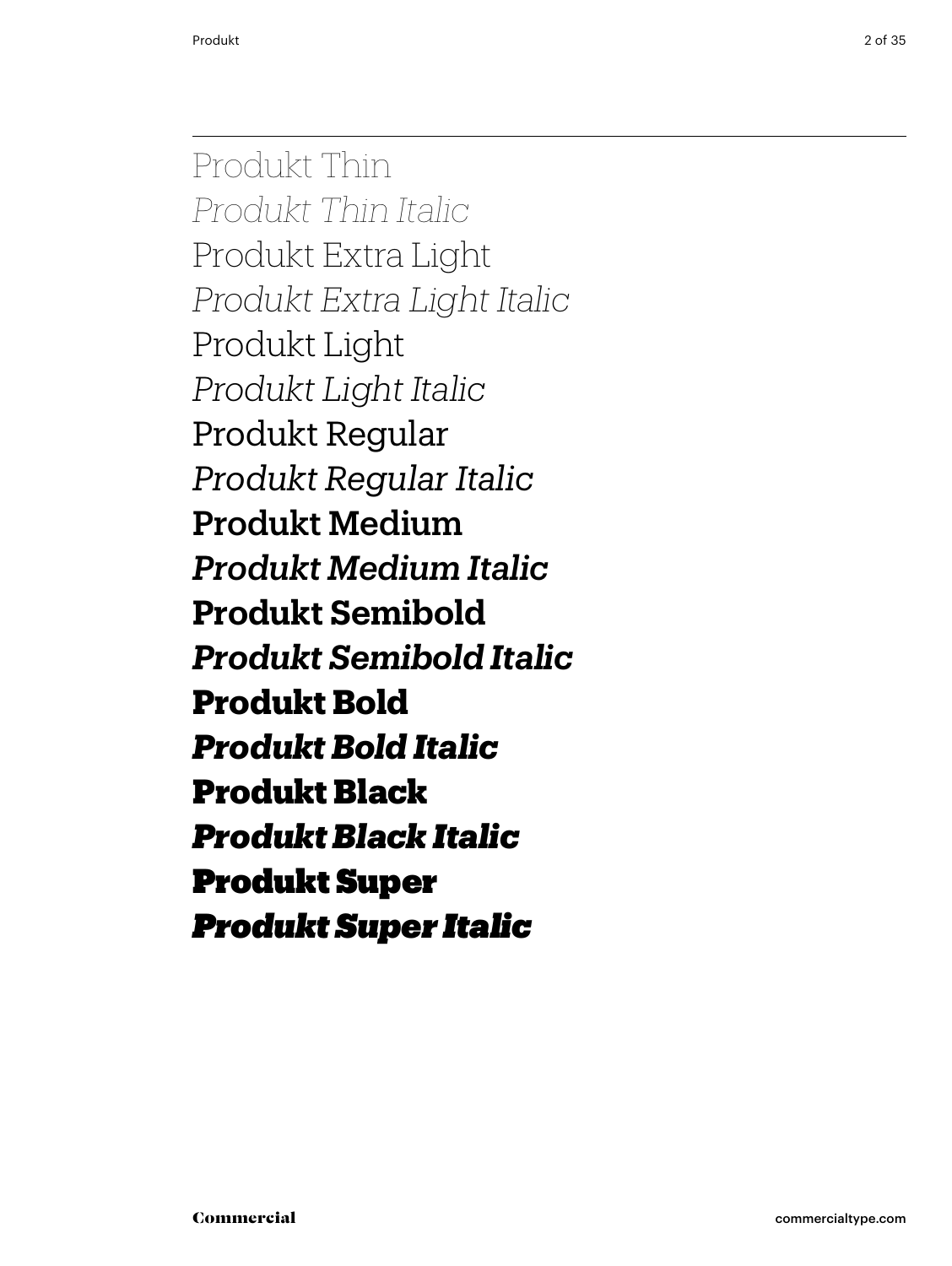



PRODUKT THIN ITALIC, 70 PT

# PALLADIUM *vleichter*

Produkt Extra Light, 70 pt [alternate a]



Produkt Extra Light Italic, 70 pt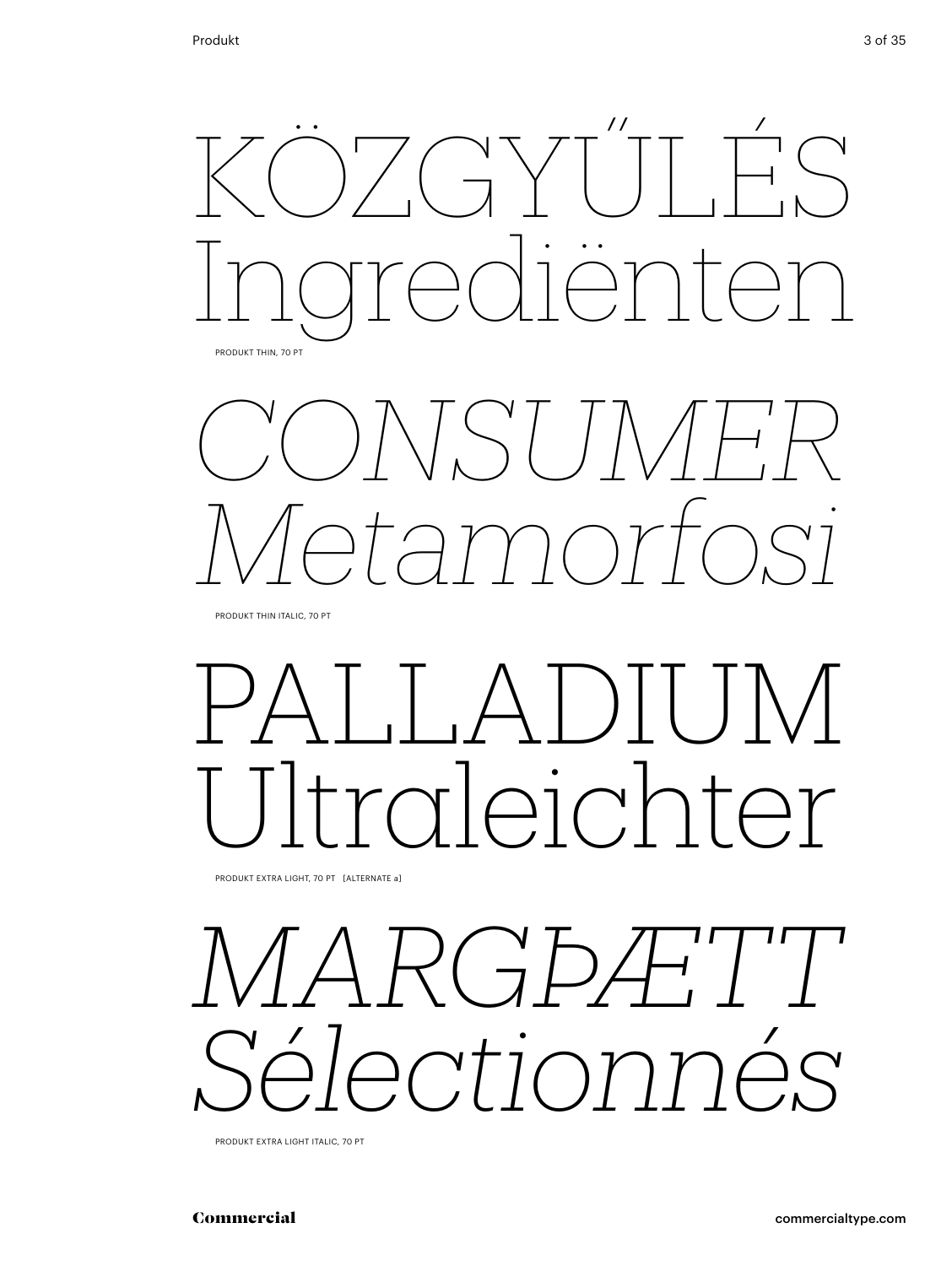# BEMALUNG Predilección

Produkt Light, 70 pt

# *assertion Desenhando*

Produkt Light italic, 70 pt

## kuriančio Geolocation Produkt regular, 70 pt

*Tuhipānui Stratigraphy*

Produkt regular italic, 70 pt [alternate y]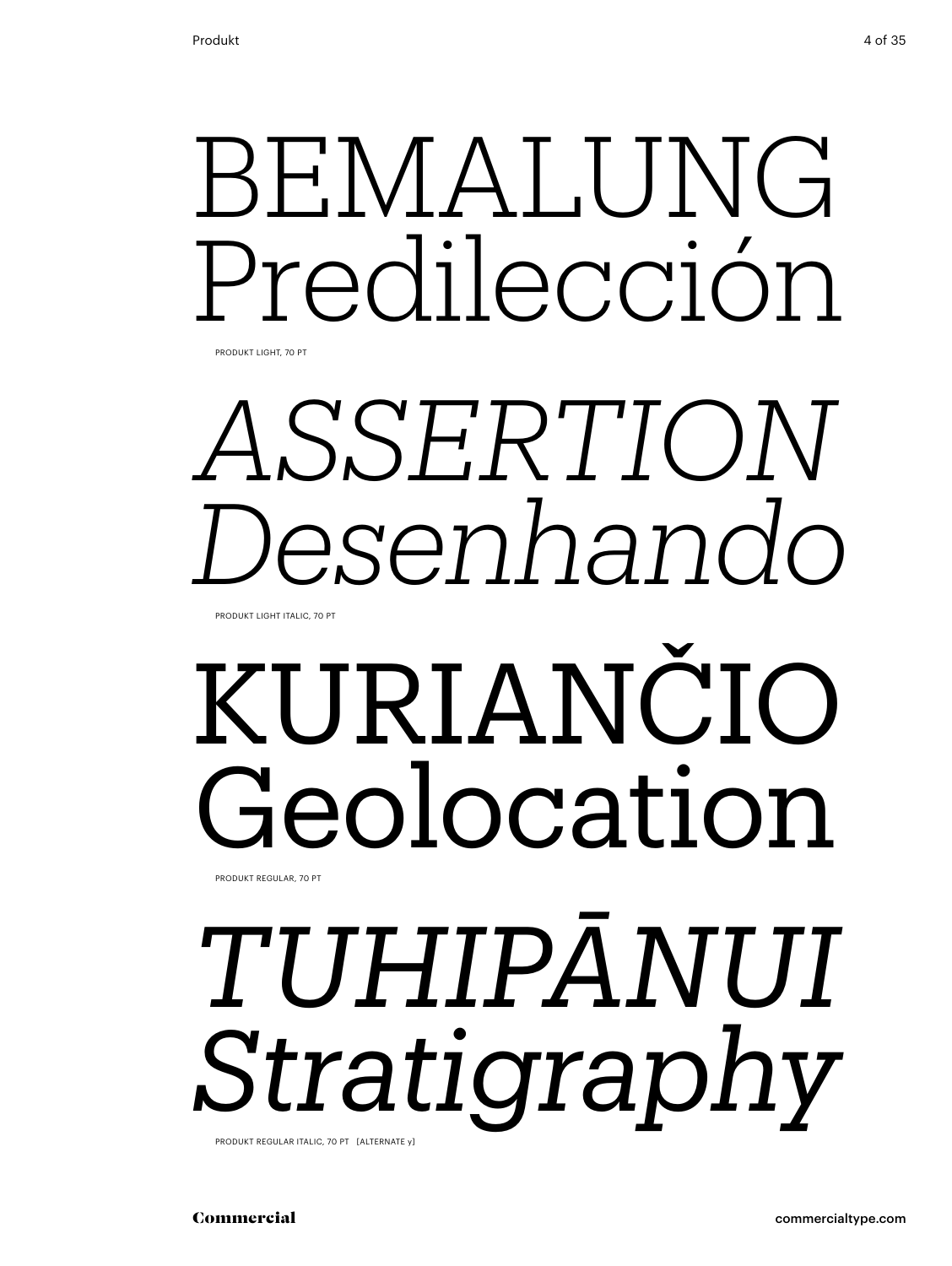## NEREŽIŠĆA Anonymous Produkt medium, 70 pt

# *tassativo Przeszłością*

Produkt medium italic, 70 pt

# **inclusion Manchester**

Produkt semibold, 70 pt

## *troisième Sanatçıların* Produkt semibold italic, 70 pt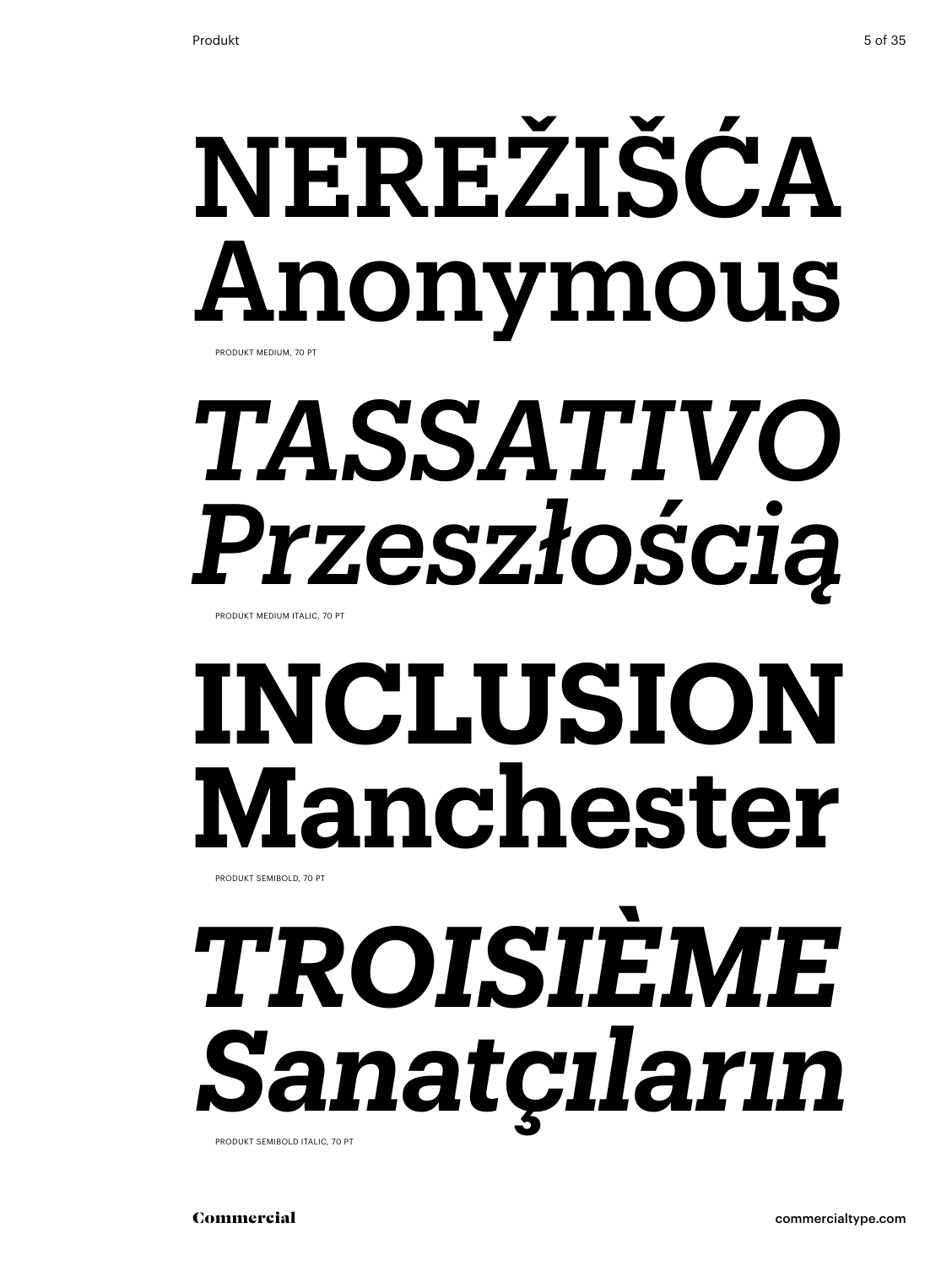## **serveixen Bażikament**

PRODUKT BOLD, 70 PT

# *comment Troværdige*

Produkt bold italic, 70 pt

## USDIENI Digitization Produkt black, 70 pt

## *eleganza Psicológico*

Produkt black italic, 70 pt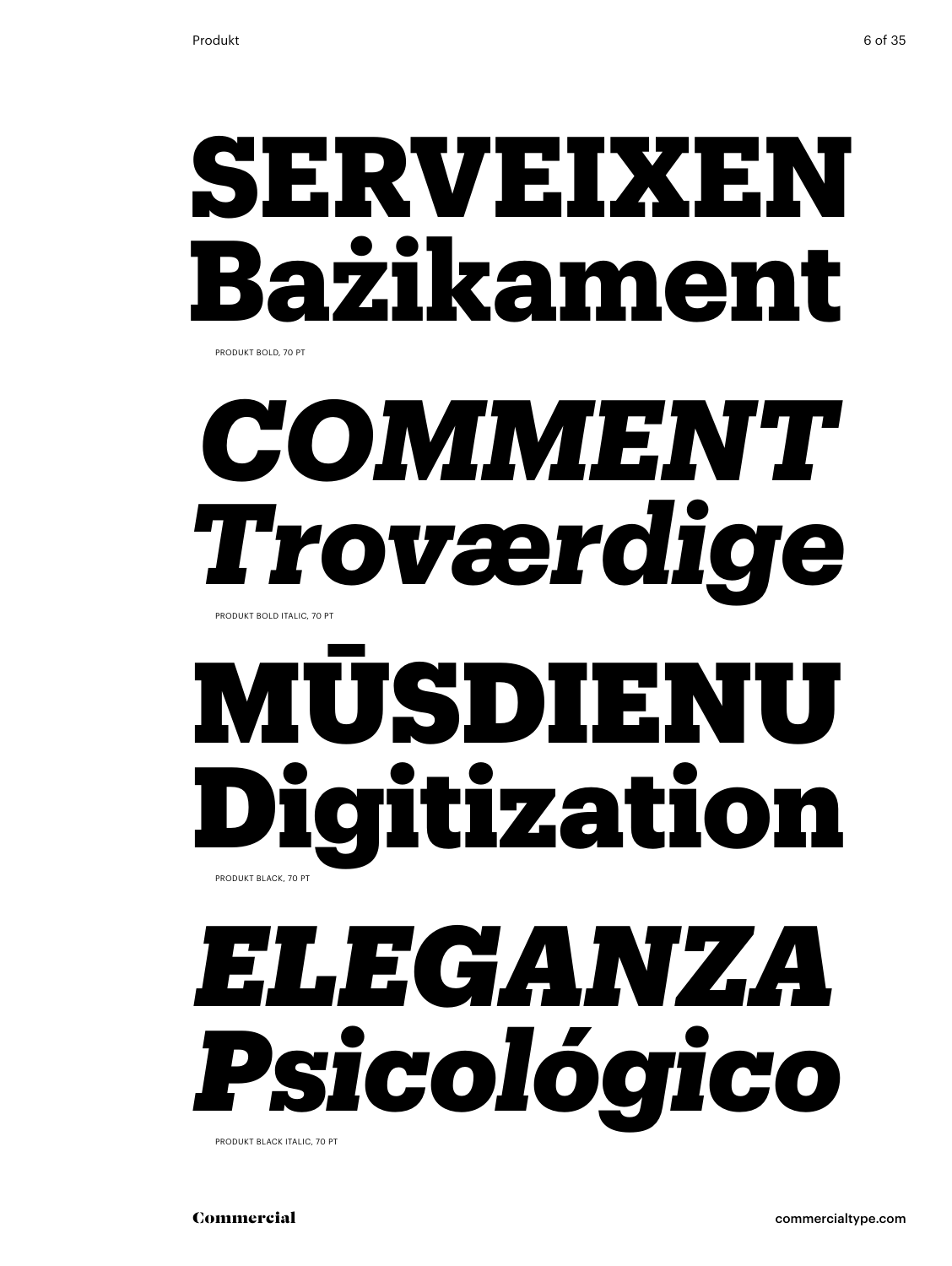

Produkt super, 70 pt

## *roasting Verstoßene*

Produkt super italic, 70 pt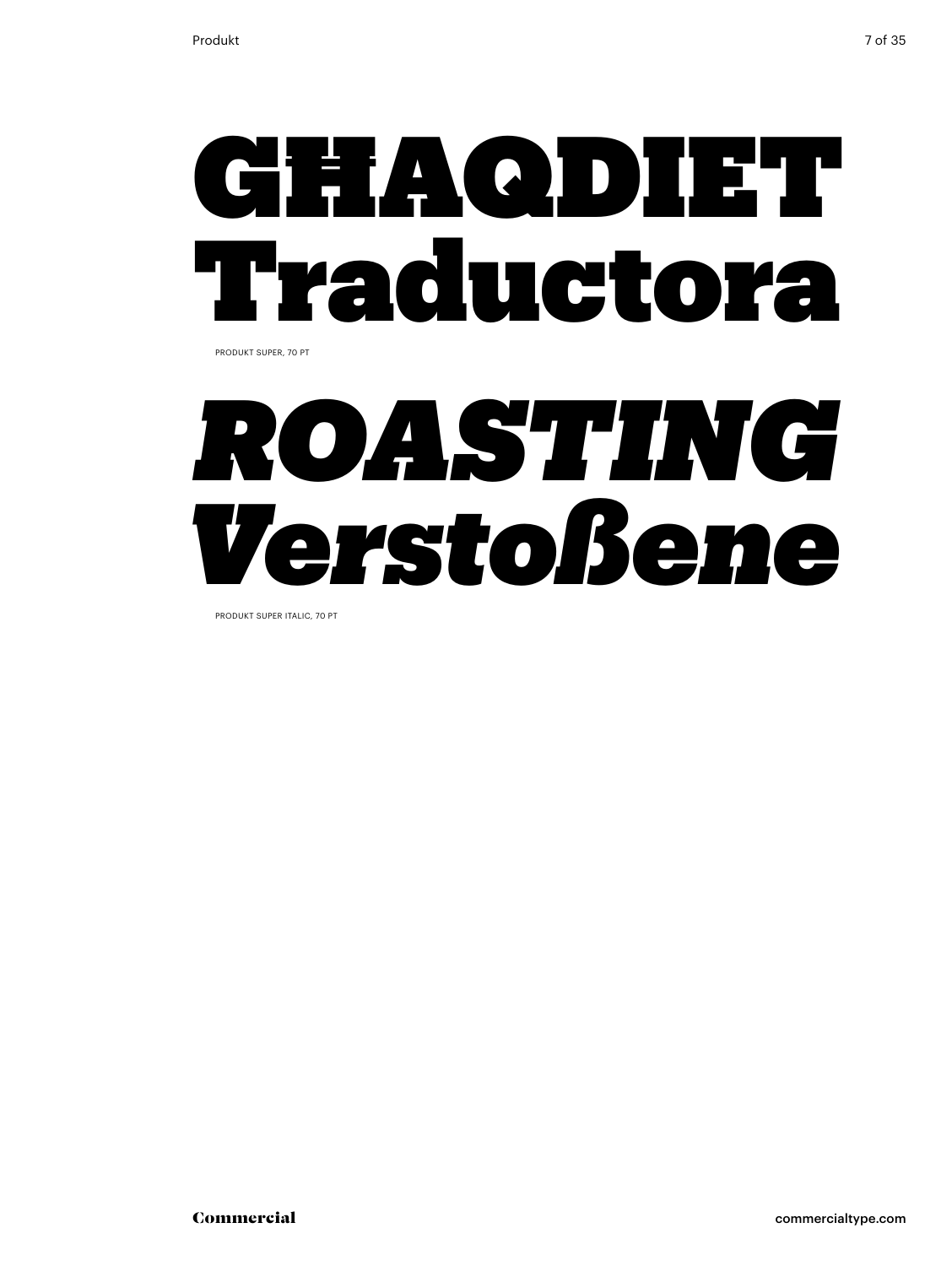Visitors from South Korea unique presentation Editaron casi 121 álbumes Produkt Thin, 36 pt

*Di Roma colpisce molto la młodych jazzmanów His youngest brother had* PRODUKT THIN ITALIC, 36 PT

### The finest of a generation ČESKÁ MÓDA A DESIGN Amsterdamse psychiater

Produkt Extra Light, 36 pt [alternate y]

*Congelado por 1700 anos totală de apă liberă Rushed the goalkeeper in*

Produkt Extra Light Italic, 36 pt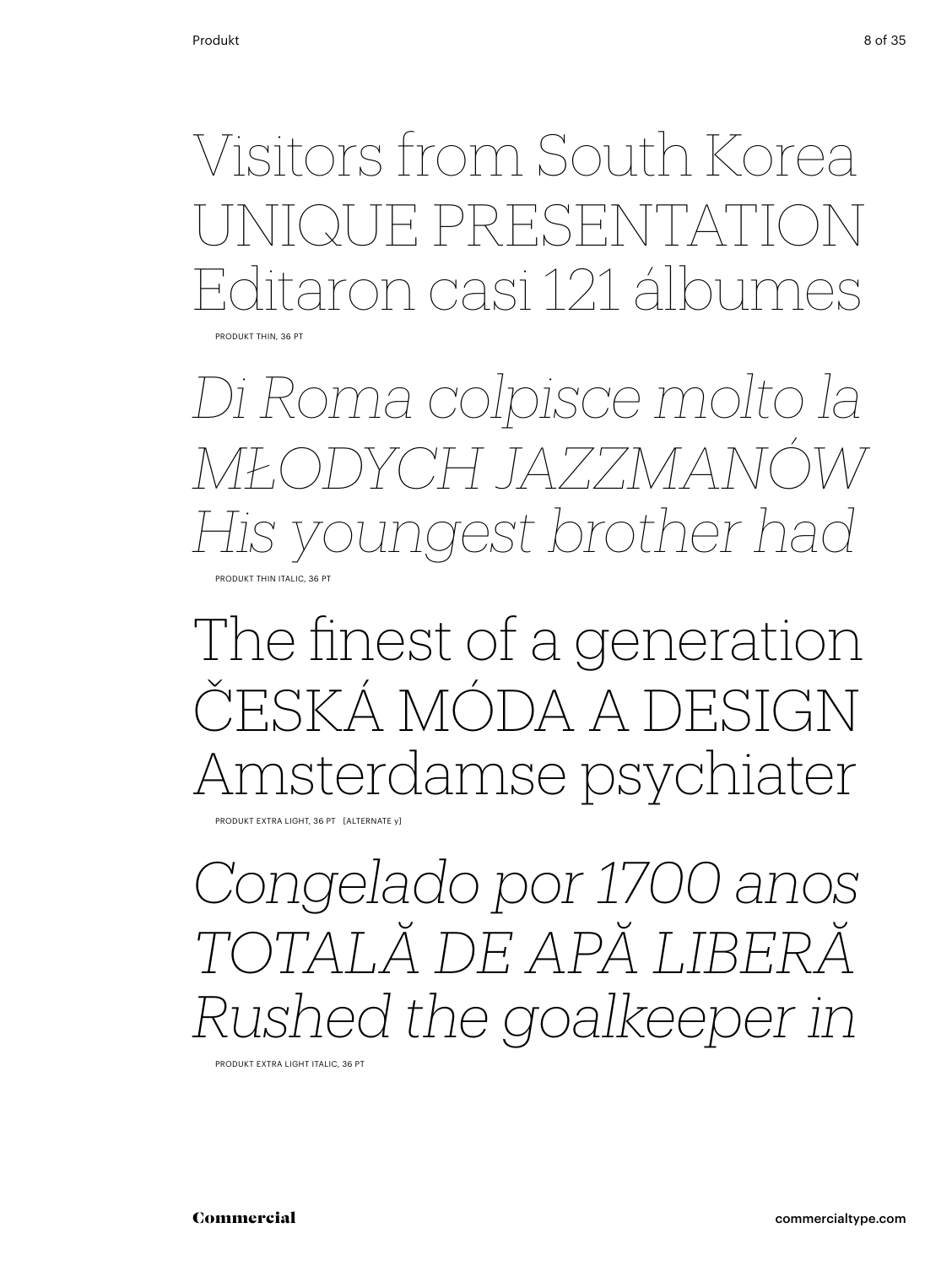Subjekt und Gesellschaft Analizuodami pačias Le voci segrete delle città Produkt Light, 36 pt

*L-ispettaklu laħaq il-qofol finnish institutions Sunim veiksmīgi izdevies* PRODUKT LIGHT ITALIC, 36 PT

### Fierce & focused writing La ix edición de Arte Thermodynamic Energy

PRODUKT REGULAR, 36 PT

*Opowieść o relatywizmie Geçtiğimiz yıl kasım Klöpping en Blankesteijn*

Produkt Regular Italic, 36 pt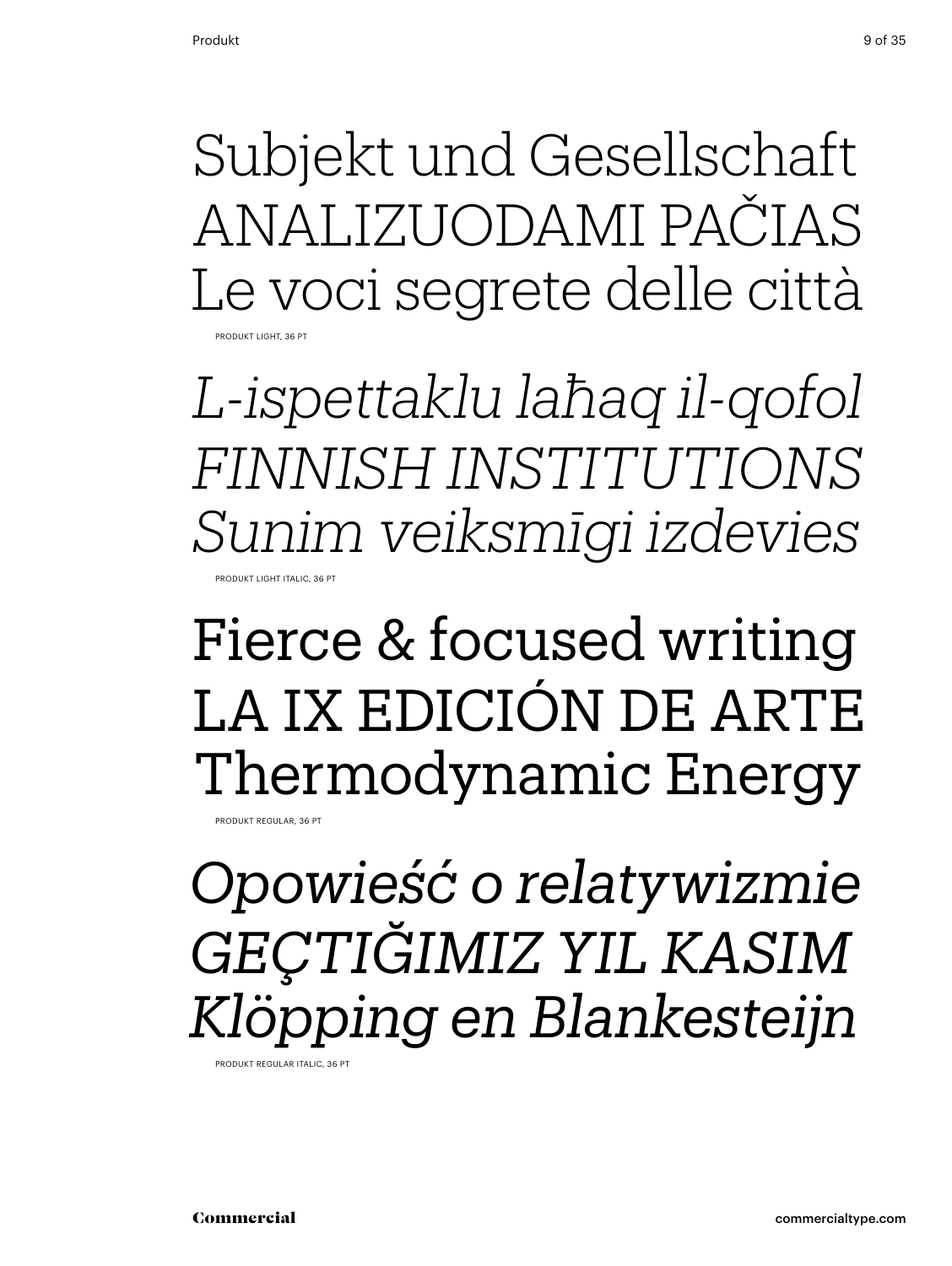## Han gör marschanträde medžiagų apykaitos Arsenal leads ten – eight

Produkt Medium, 36 pt [alternate a]

*Die Produktpräsentation infinitely soft fade Prononcent en faveur de*

Produkt Medium Italic, 36 pt

### **This tendency gave way phénoménologique Los Angeles partied late**

PRODUKT SEMIBOLD, 36 PT

### *El tratado o acuerdo que Auglýsingaherferð Der findes 500 millioner*

Produkt Semibold Italic, 36 pt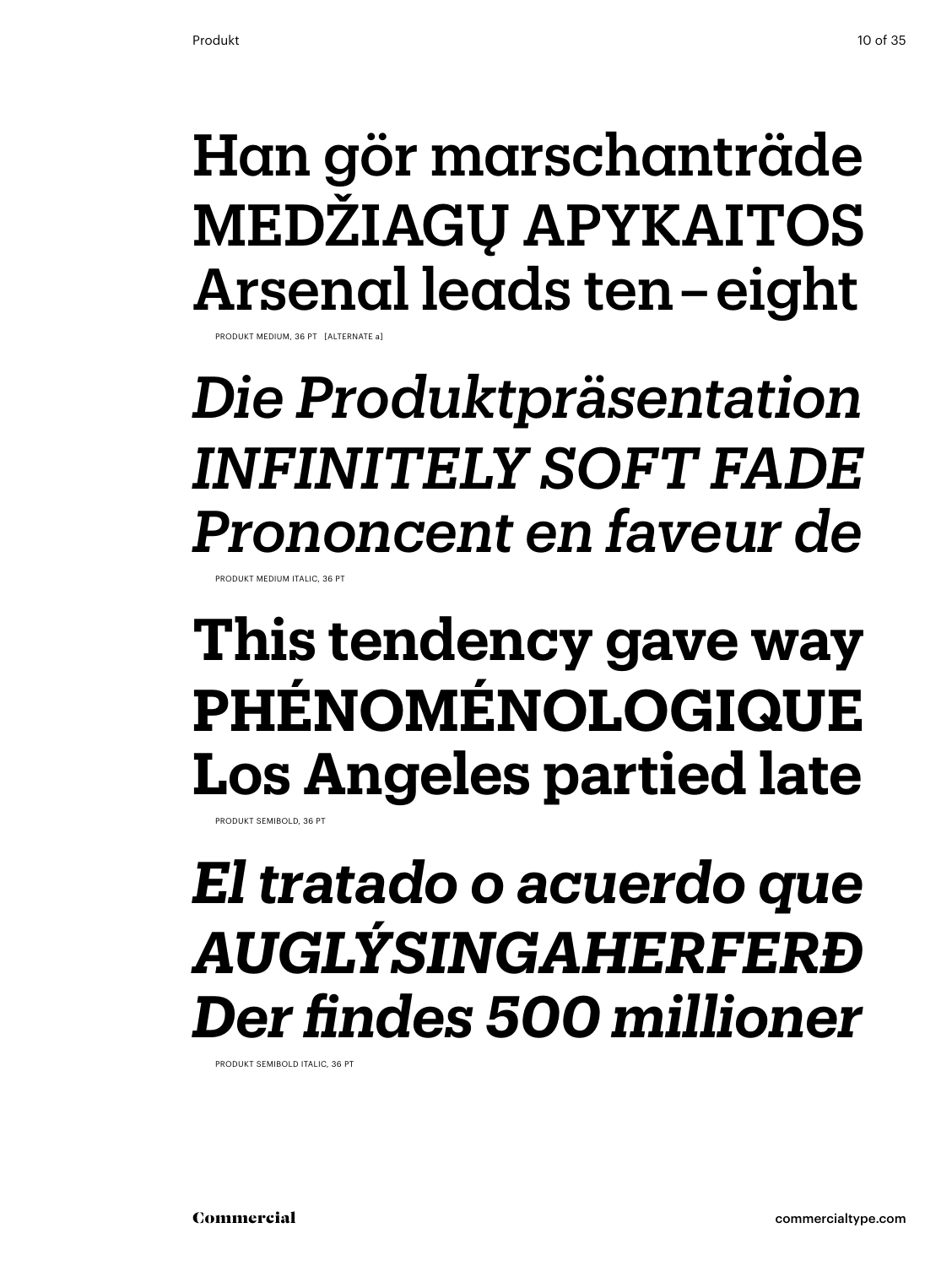## **Issues in civic visioning Mais pas seulement Moderna meteorologija**

PRODUKT BOLD, 36 PT

## *Universiteitsziekenhuis Salted maple syrup Nimimerkillä kirjoittava*

Produkt bold italic, 36 pt

### Sparkling Lisbon metro britischen Biologe Eksempel malerstrøket

Produkt Black, 36 pt

## *Stredooceánsky chrbát Grand Prix of Paris Formen part d'una zona*

Produkt Black Italic, 36 pt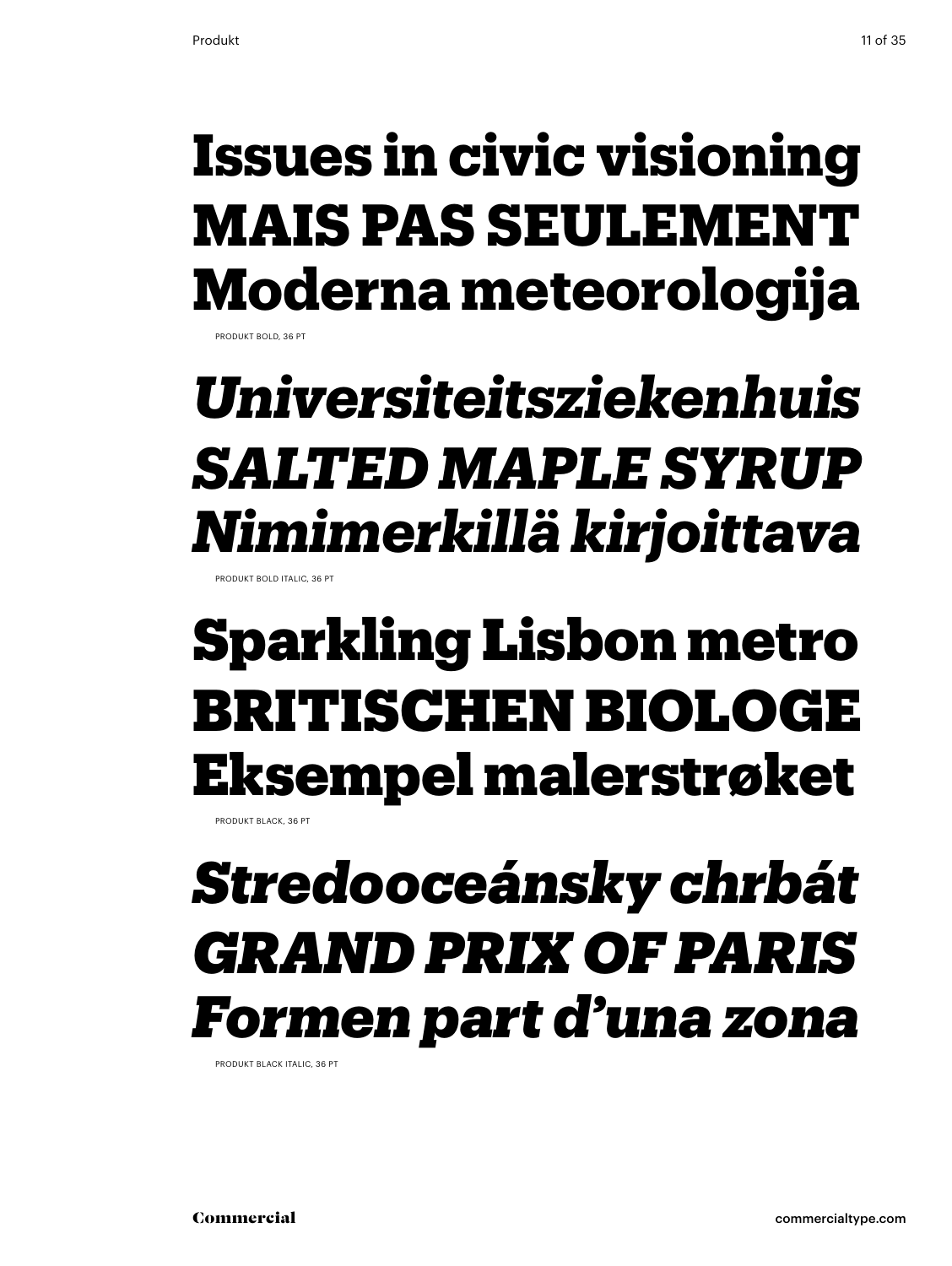### Grand Idea of Eras Past osamostatňujícím Australische chirurgen

Produkt super, 36 pt

## *Simplă şi complicată în music hall comedy Global Marketer's Tool*

Produkt super italic, 36 pt [alternate a]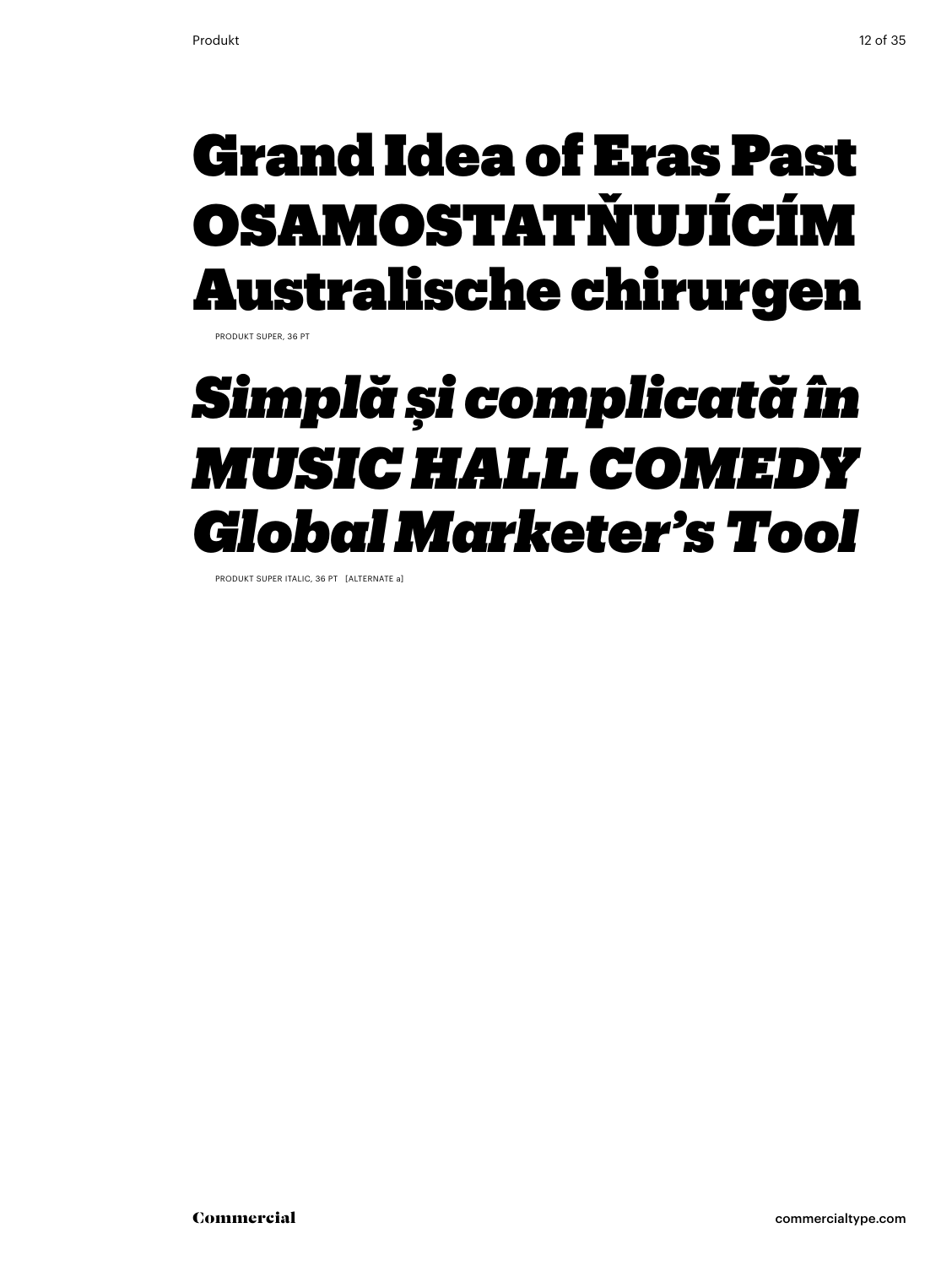object as the primary concern Docs retratam personagens e criações *Spektakularan doček za Čilića Îndrăgitul interpret revine în ţara natală* Produkt thin, thin italic, 24 Pt

how you can keep lyrically fit Wersja amerykańska produkcji różniła *true discovery of dark matter Over a 17-year career, he has inhabited*  Produkt Extra Light, extra Light Italic, 24 Pt

An ultimate homage to Cubism Publishing as many as 700 messages *Studuje její stavbu, vlastnosti En pris der siden er overgået af Swifts*

Produkt light, light italic, 24 Pt [alternate a]

De deelnemers vulden vragen La principal interlocutor de la ciudad *complete absence of identity One way of investigating the problem*

Produkt regular, regular Italic, 24 Pt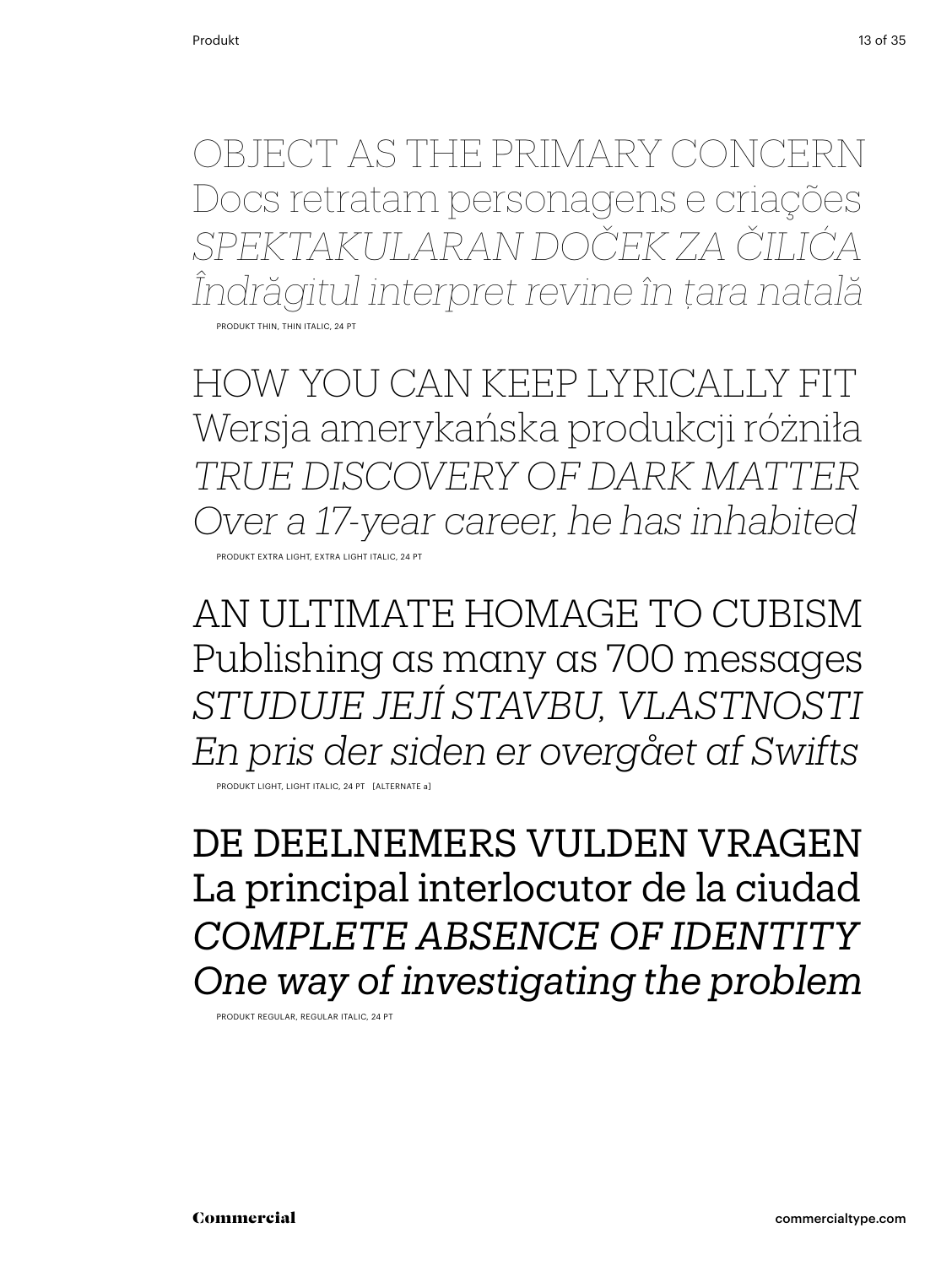wood floors & exposed beams Laboratorio del arte contemporáneo *Nur, was ist "Post-Internet"?! Mezi 30° a 160° zeměpisné šířky jsou*

Produkt medium, medium Italic, 24 Pt

**Ne durera pas éternellement Current projects include restoration** *Artistic process as a weapon Any amount of historians & theorists*

PRODUKT SEMIBOLD, SEMIBOLD ITALIC, 24

**Muchos críticos consideran Chunky windrows and soupy brews** *Avanguardie novecentesche Includes twelve 12-fluid ounce cans*

Produkt bold, bold Italic, 24 Pt

Le théâtre antique d'Orange Her şey Dilek'in bir rüyasıyla başlar *Monumentālajā glezniecībā Der begabte Clown der Volksbühne*

Produkt black, black Italic, 24 Pt [alternate y]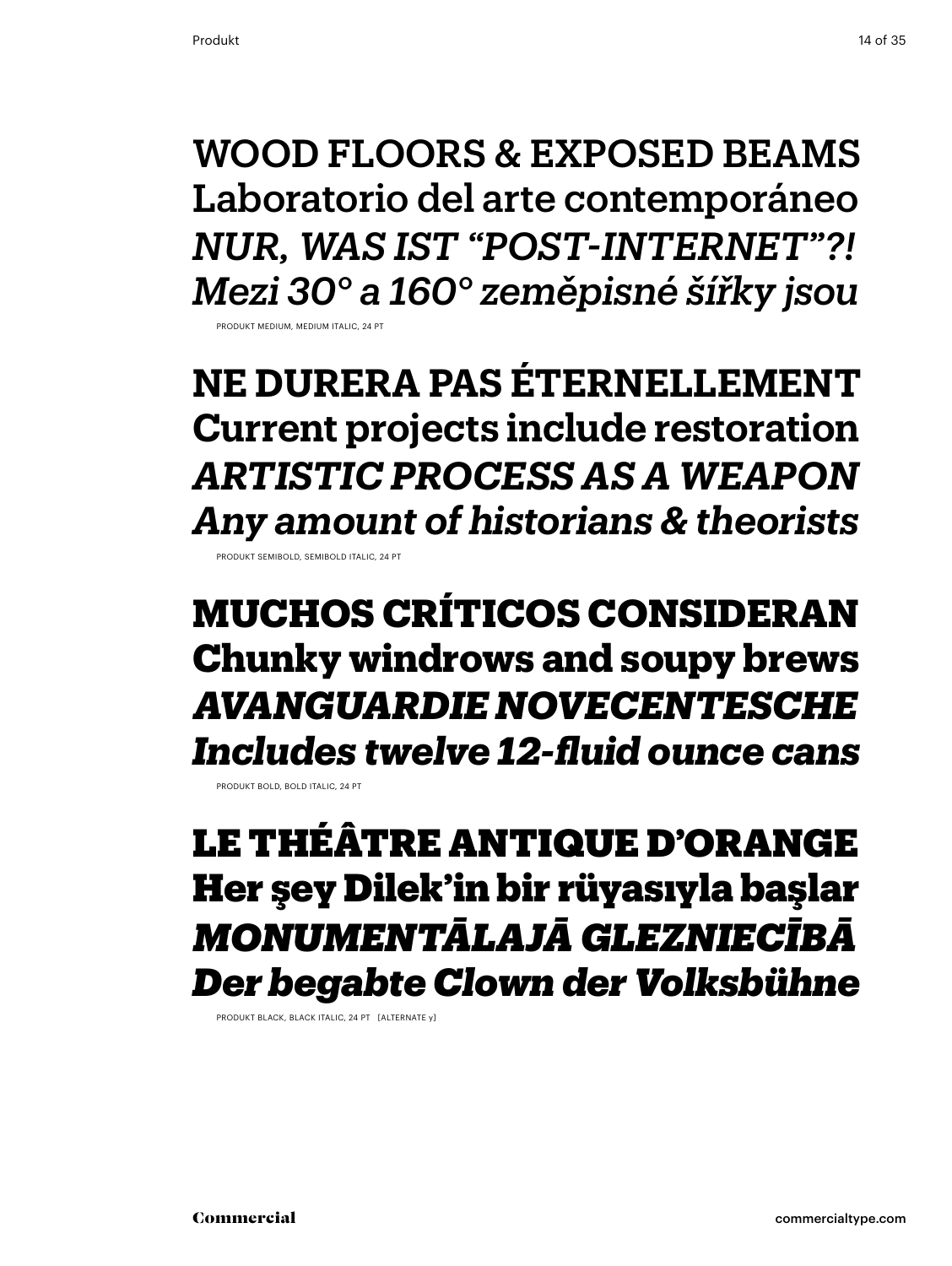### Published all of his writing C'est ce que propose la plateforme *kad literatūrosprogramos Vittige værker solgt for 151.000 kr*

Produkt super, super Italic, 24 Pt [alternate a]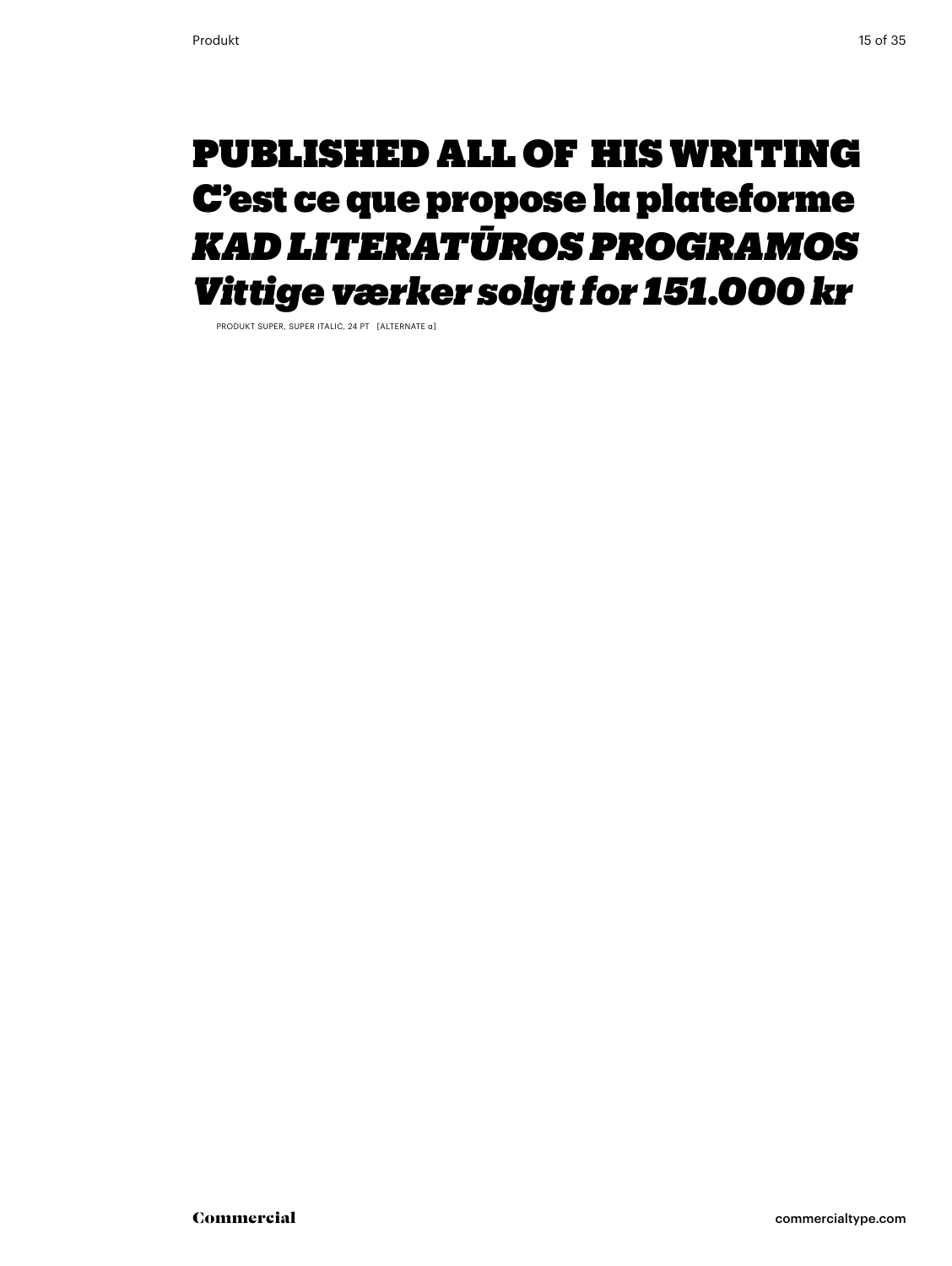Premio de Arquitectura Contemporánea Kalldusch nummer två var insikten om att detta var *Plus de 95 000 utilisateurs dans le monde Hafa landað rúmlega þrjú þúsund tonnum af makríl* Produkt thin, thin italic, 18 Pt

Diese Leichtigkeit bei gröSStem Tiefgang! Jürinin yaptığı değerlendirme sonunda ilk 3'e giren *In parallel to the modern book business "O, what a pity!" she cried. "Where will he be arriving* Produkt extra light, extra Light Italic , 18 Pt

That's the crucial point that is the rare Continuing in his one man mission to give brilliant *Dabartinės situacijos niekas vaizdžiau ir Exactly 8.2 kilowatt hours of energy each kilometer* Produkt light, Light Italic, 18 Pt

policy was never the motivating factor Circula un rumor increíble por los musicales de la *Ustanowiło ją jury "Angelusa", by uczcić Nel caso di queste crocchette la verità proverbiale* Produkt regular, regular Italic, 18 Pt

Danes je podjetje eno od treh največjih Winkels in woninginrichting hebben in augustus *Slik blir Regjeringens nye privatskoler Carattere di una città passa attraverso la capacità* Produkt medium, medium italic, 18 Pt

**now leagues ahead of the competition Spesso le mie colazioni si trasformano in brunch** *His body now turned towards the rush The Chairman of the Royal Astronomical Society*

Produkt semibold, semibold italic, 18 Pt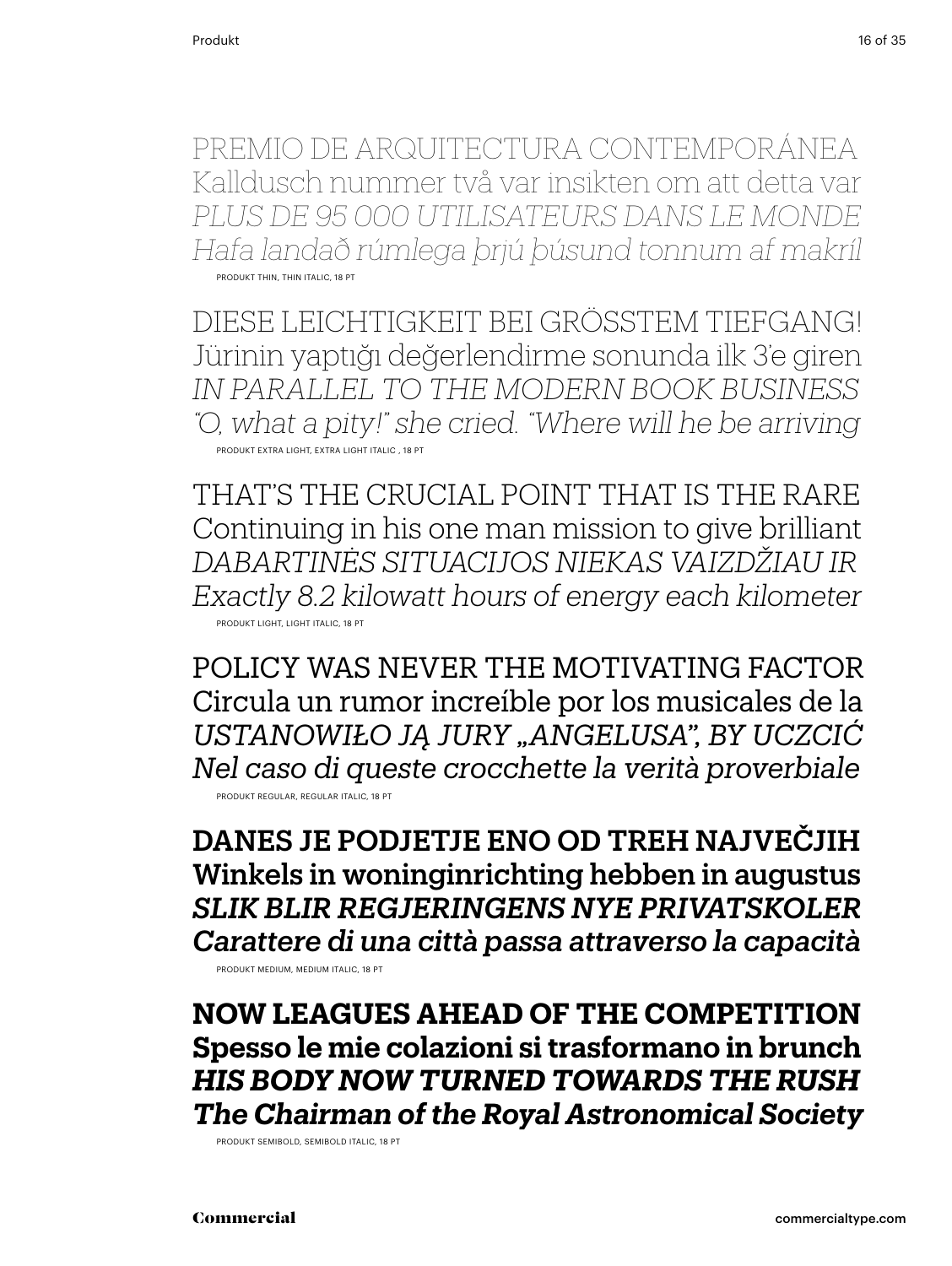**Se hur irrationella och inskränkande A factory that made floppy disks at the height of** *There's a sweet, small suburban house El artista dibujó 'La Constitución del 78' para los*

Produkt bold, bold italic, 18 Pt

The White House indicated that They'd Jakki Þessa kápu keypti ég í grenjandi rigningu *Je pjesma "Jesenja Requiem" snimana na Der 21-jährige polnisch Pianist ist phänomenal*

Produkt black, black italic, 18 Pt [alternate a]

tech looking to tempt business users How to bake a perfect flourless chocolate cake *1100 g dipomodori secchi sgocciolati Enchanted again he braced for the titanic days*

Produkt super, super italic, 18 Pt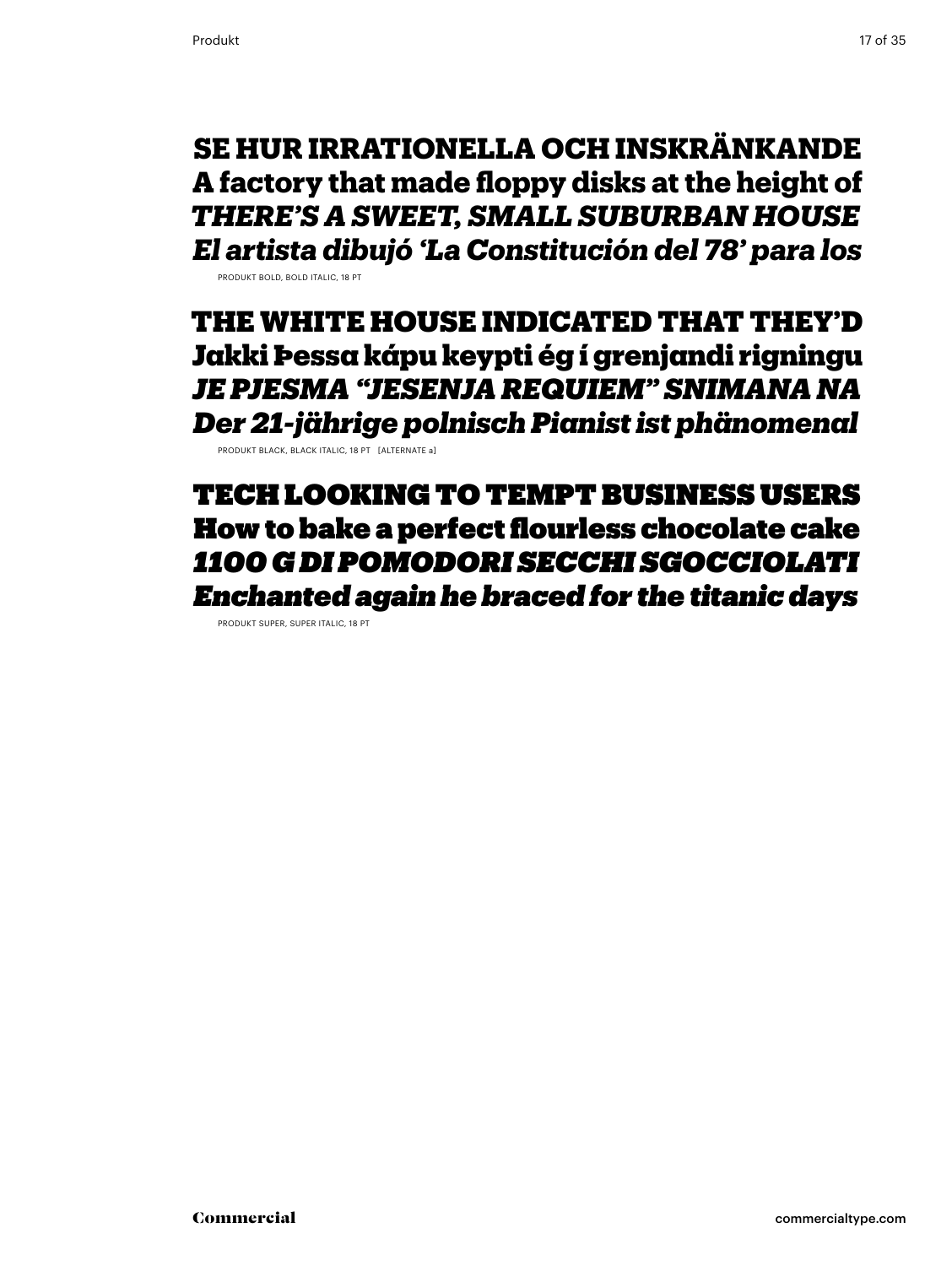Bunun dışında Müldür'ün daha önce yayınlanmamış şiir ve görsel Uważany początkowo za artystę smooth-jazzowego *Även de läsare som inte kan vara på plats i Göteborg har möjlighet* Produkt thin, thin italic, 14 pt

Tokom dana u Centru za kulturu bit će otvorena i izložba radova Justiça homologa 1º acordo de delação premiada na *This bladeless model includes pliers, a carbide saw, ruler, and files* Produkt extra light, extra Light Italic , 14 pt [alternate a]

Melkweg en sterrenstelsel Andromeda gaan botsen en dat wordt Borne out of failure, practice, and experimentation *Ai Weiwei @ Alcatraz: Lego, mental health, and Edward Snowden* Produkt light, Light Italic, 14 pt

The unhealthy conjunction point of sentimentality & commerce *Het Nederlandse bedrijf wil het geld gebruiken om A sell-out event at Wembley Arena last month promised to teach* Produkt regular, regular Italic, 14 pt [alternate y]

As Brooklyn became more popular independent chains started Lançamentos na Zona Norte crescem 45% em 5 anos *Međutim, kako je Zakon o avionskoj pošti SAD iz 1934. zabranio* Produkt medium, medium italic, 14 pt

**A diferencia de la música, no hay niños prodigios en la pintura Czasem ludzie dostrzegają w moich książkach coś** *Biomimicry, biophilia, ecosystems & other natural phenomena* Produkt semibold, semibold italic, 14 pt

**System of agricultural labour with share of produce as wages Une star ultra-formatée, mais spectacle garanti** *Posesoarea unei voci de excepţie, celebra interpretă revine la* Produkt bold, bold italic, 14 pt

Iż-żjara tal-Inter mistenni tasal fl-aħħar ġimgħa ta' Diċembru Ett fullbelagt flygplan påstås släppa ut mindre *Speaking at a 1 p.m. press conference Mayor De Blasio added* Produkt black, black italic, 14 pt

Heute bekommt er den Echo Klassik als Nachwuchskünstler space plane's 1100-day mission remains a mystery *CEO announces he will spin-off branch as separate business*

Produkt super, super italic, 14 pt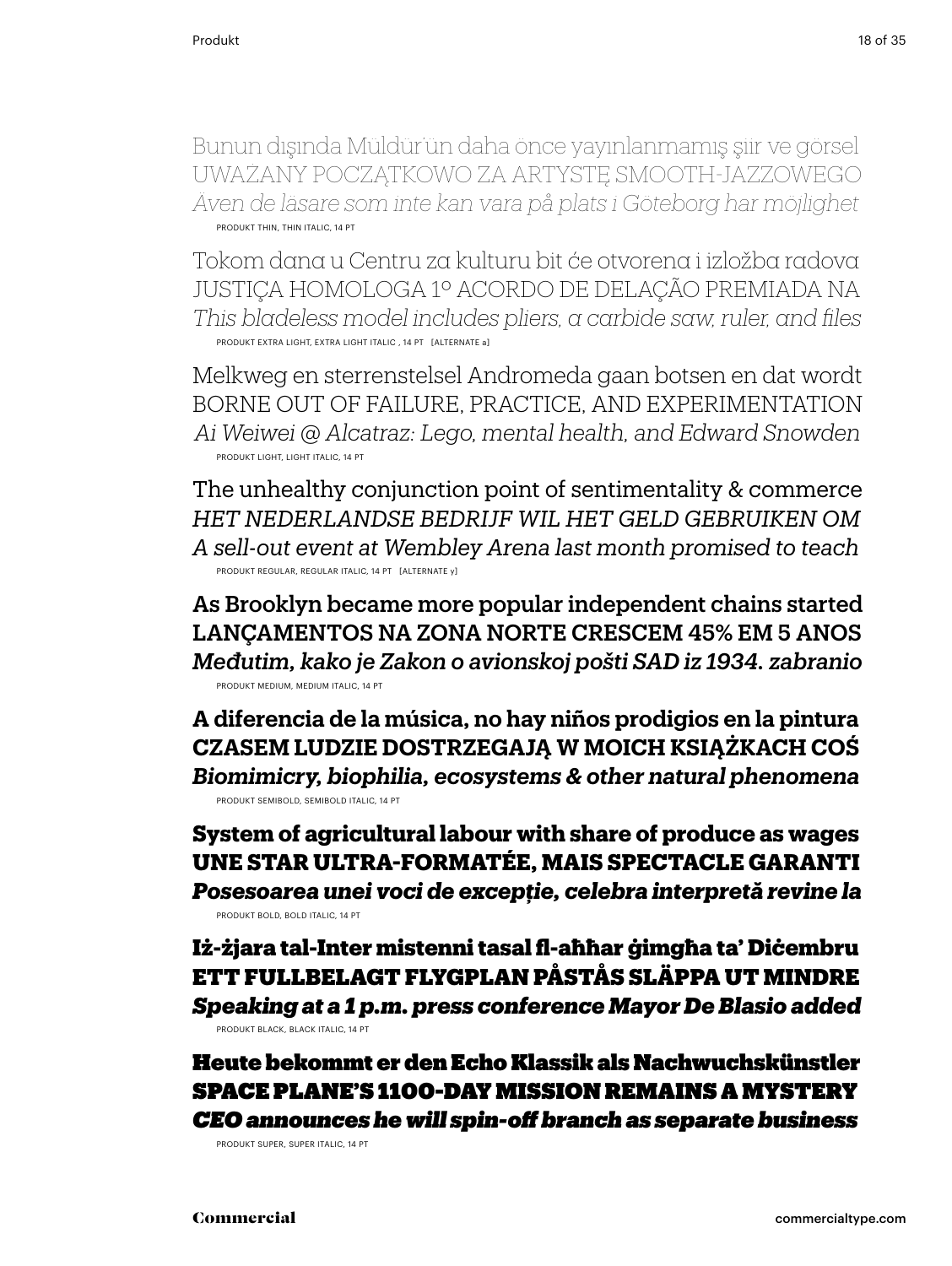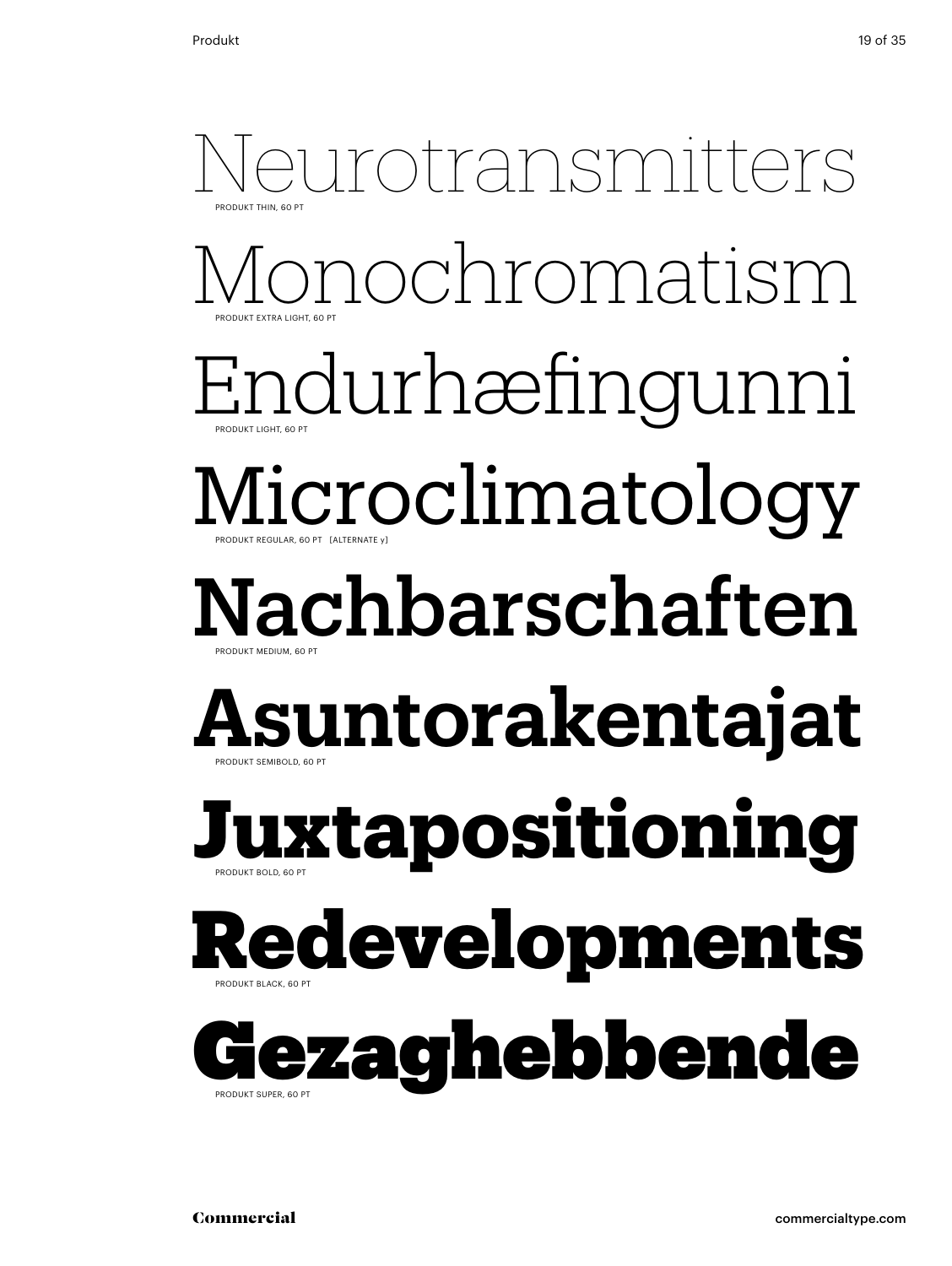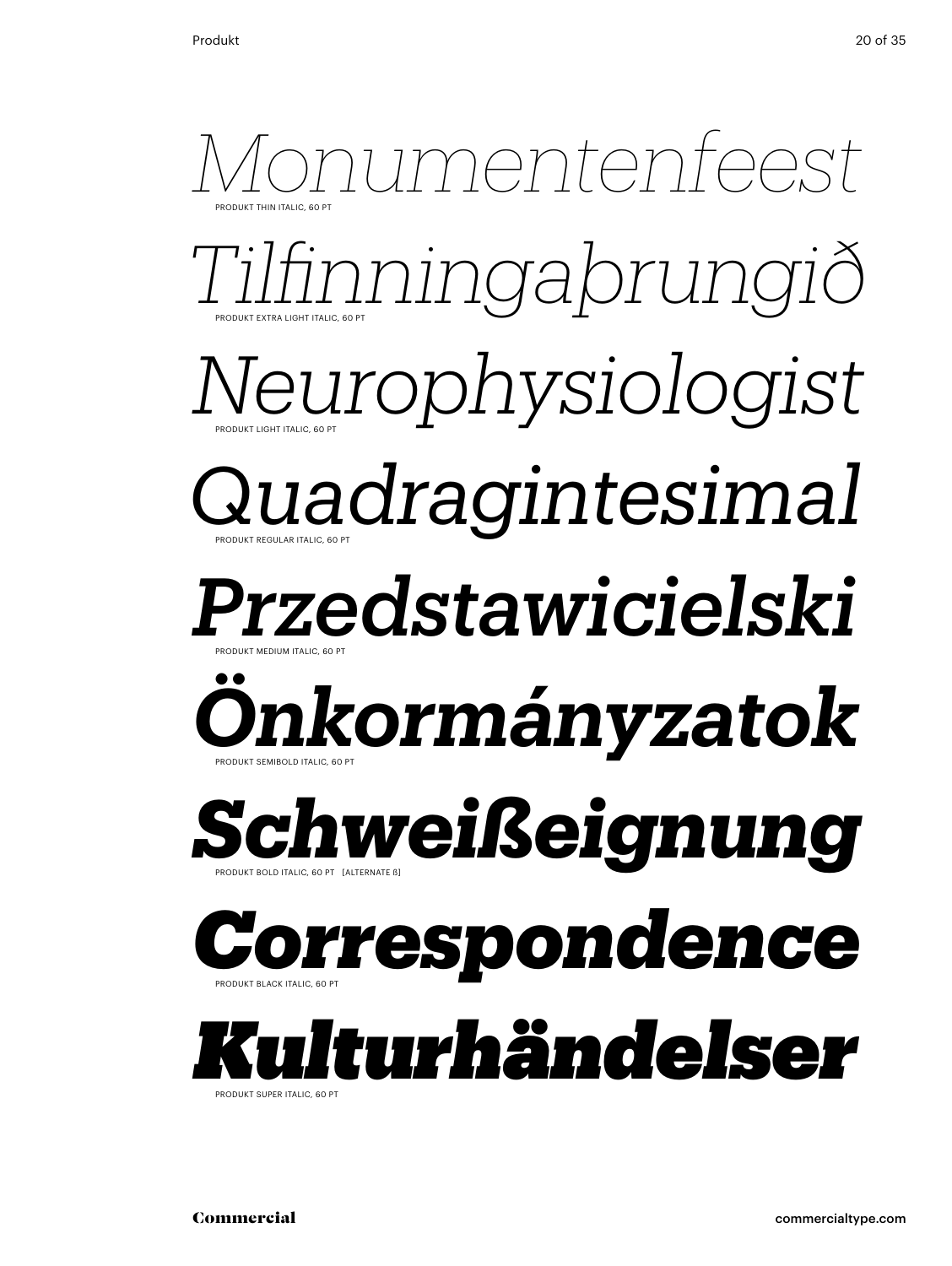Produkt Light, Light Italic, Medium, 16/20 PT

THE SPANISH WAR, which began in 1739, and the French war which soon followed it occasioned further increase of the debt, which, on the 31st of December 1748, after it had been concluded by the Treaty of Aix-la-Chapelle, amounted to £78,293,313. The most profound peace of the seventeen years of continuance had taken no more than £8,328,354 from it. A war of less than nine years' continuance added £31,338,689 to it (Refer to James Postlethwaite's *History of the Public Revenue*). During the administration of Mr. Pelham, the interest of the public debt was reduced from 4% to 3%; or at least measures were taken for reducing it, from four to three per cent; the sinking fund was increased, and some part of the public debt was paid off. In 1755, before the breaking out of the late war, the funded debt of Great Britain amounted to £72,289,673. On January 5th, 1763, at the conclusion of the peace, the funded debt amounted to £122,603,336. The unfunded debt has been stated at £13,927,589. But the expense occasioned by the war did not end with the conclusion of the peace, so that though, on the 5th of January 1764, the funded debt was increased (partly by a new loan, and partly by funding a part of the unfunded debt) to £129,586,782, there still remained (according to the very well informed author of *Considerations on the Trade and Finances of* 

light

light all caps

medium

Proportional lining figures

light italic

**MEDIUM** 

light Italic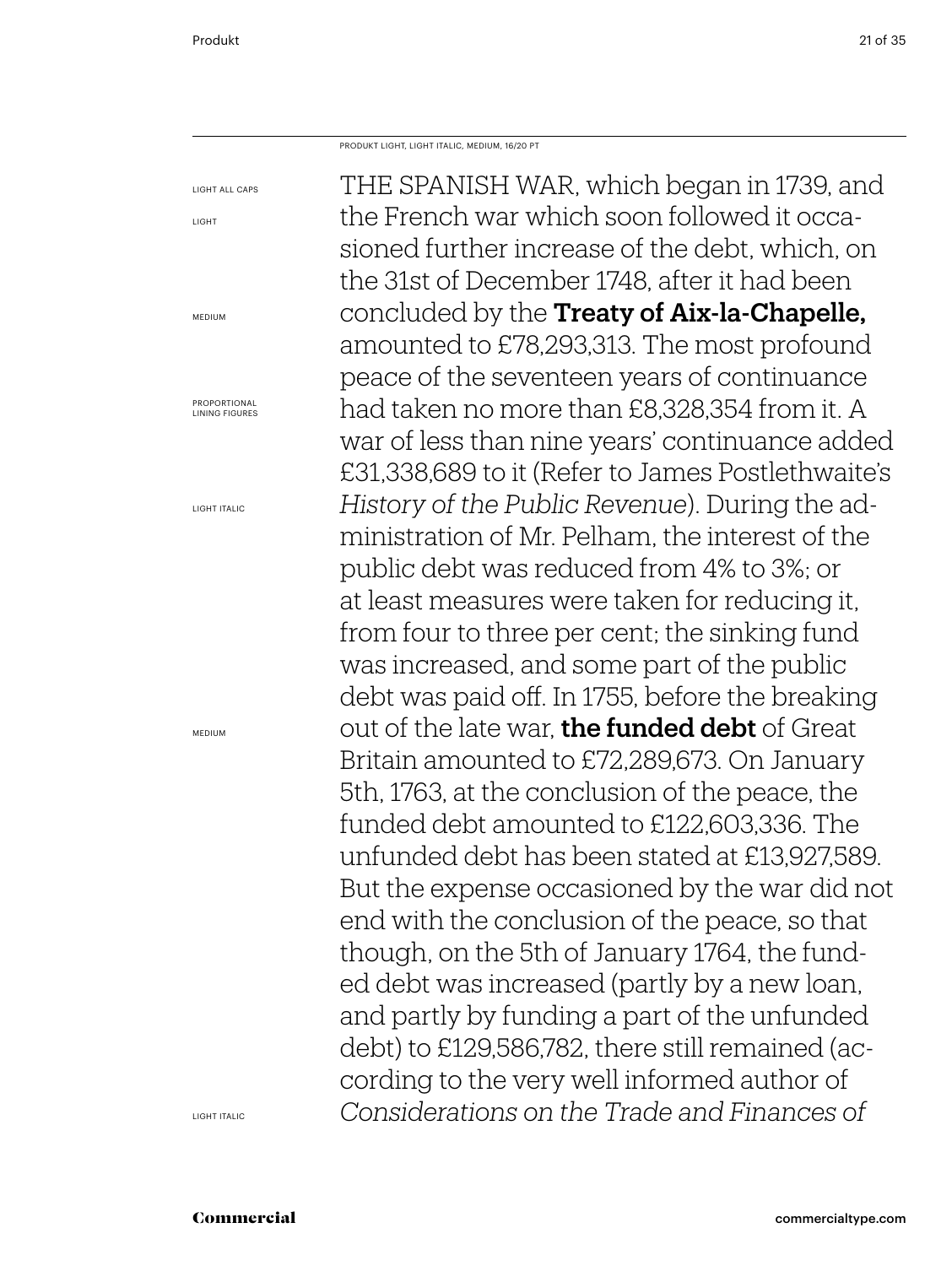Produkt regular, regular Italic, semibold, bold, 16/20 PT

THE SPANISH WAR, which began in 1739, and the French war which soon followed it occasioned further increase of the debt, which, on the 31st of December 1748, after it had been concluded by the **Treaty of Aix-la-Chapelle,** amounted to £78,293,313. The most profound peace of the seventeen years of continuance had taken no more than £8,328,354 from it. A war of less than nine years' continuance added £31,338,689 to it (Refer to James Postlethwaite's *History of the Public Revenue*). During the administration of Mr. Pelham, the interest of the public debt was reduced from 4% to 3%; or at least measures were taken for reducing it, from four to three per cent; the sinking fund was increased, and some part of the public debt was paid off. In 1755, before the breaking out of the late war, **the funded debt** of Great Britain amounted to £72,289,673. On January 5th, 1763, at the conclusion of the peace, the funded debt amounted to £122,603,336. The unfunded debt has been stated at £13,927,589. But the expense occasioned by the war did not end with the conclusion of the peace, so that though, on the 5th of January 1764, the funded debt was increased (partly by a new loan, and partly by funding a part of the unfunded debt) to £129,586,782, there still remained (according to the very well informed author of *Considerations on the Trade and Finances of* 

regular all caps regular

**SEMIBOLD** 

Proportional lining figures

regular italic

bold

regular Italic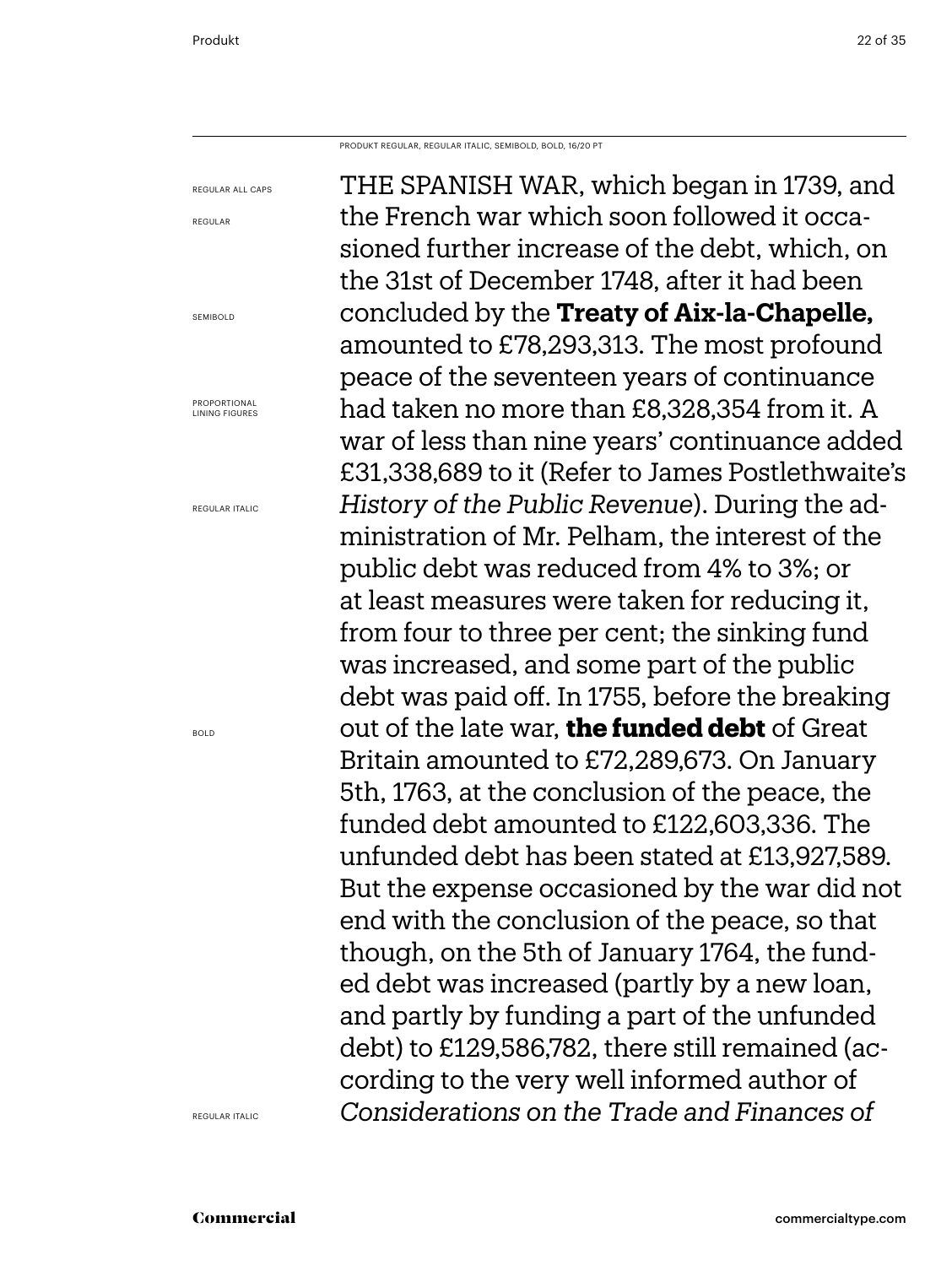PRODUKT LIGHT, LIGHT ITALIC, SEMIBOLD, 10/13 PT **PRODUKT REGULAR, REGULAR, REGULAR ITALIC**, BOLD, 10/13 PT

### **The Psychology of Beauty**

Every introduction to the problems of aesthetics begins by acknowledging the existence and claims of two methods of attack—the *general, philosophical, deductive*, which starts from a complete metaphysics and installs beauty in its place among the other great concepts; and the *empirical*, or *inductive*, which seeks to disengage a general principle of beauty from the objects of aesthetic experience and the facts of aesthetic enjoyment: an example of Fechner's "aesthetics from above & from below."

### **Methodologies**

The first was the method of aesthetics par excellence. It was indeed only through the desire of an eighteenth-century philosopher, Baumgarten, to round out his "architectonic" of metaphysics that the science received its name, as designating the theory of knowledge in the form of feeling, parallel to that of "clear," logical thought. Kant, Schelling, and Hegel, again, made use of the concept of *the Beautiful* as a kind of keystone or cornice for their respective philosophical edifices. Aesthetics, then, came into being as the philosophy of the Beautiful, and it may be asked why this philosophical aesthetics does not suffice; why beauty should need for its understanding also an aesthetics "von unten." The answer is not that no system of philosophy is universally accepted, but that *the general aesthetic theories* have not, as yet at least, succeeded in answering the plain questions of "the plain man" in regard to concrete beauty. Kant, indeed, frankly denied that the explanation of concrete beauty, or "Doctrine of Taste," as he called it, was possible, while the various definers of beauty as "the union of the Real and the Ideal" "the expression of the Ideal to Sense," have done no more than he. No one of *these* aesthetic systems, in spite of volumes of socalled application of their principles to works

### **The Psychology of Beauty**

Every introduction to the problems of aesthetics begins by acknowledging the existence and claims of two methods of attack—the *general, philosophical, deductive*, which starts from a complete metaphysics and installs beauty in its place among the other great concepts; and the *empirical*, or *inductive*, which seeks to disengage a general principle of beauty from the objects of aesthetic experience and the facts of aesthetic enjoyment: an example of Fechner's "aesthetics from above & from below."

### **Methodologies**

The first was the method of aesthetics par excellence. It was indeed only through the desire of an eighteenth-century philosopher, Baumgarten, to round out his "architectonic" of metaphysics that the science received its name, as designating the theory of knowledge in the form of feeling, parallel to that of "clear," logical thought. Kant, Schelling, and Hegel, again, made use of the concept of *the Beautiful* as a kind of keystone or cornice for their respective philosophical edifices. Aesthetics, then, came into being as the philosophy of the Beautiful, and it may be asked why this philosophical aesthetics does not suffice; why beauty should need for its understanding also an aesthetics "von unten." The answer is not that no system of philosophy is universally accepted, but that *the general aesthetic theories* have not, as yet at least, succeeded in answering the plain questions of "the plain man" in regard to concrete beauty. Kant, indeed, frankly denied that the explanation of concrete beauty, or "Doctrine of Taste," as he called it, was possible, while the various definers of beauty as "the union of the Real and the Ideal" "the expression of the Ideal to Sense," have done no more than he. No one of *these* aesthetic systems, in spite of volumes of so-called application of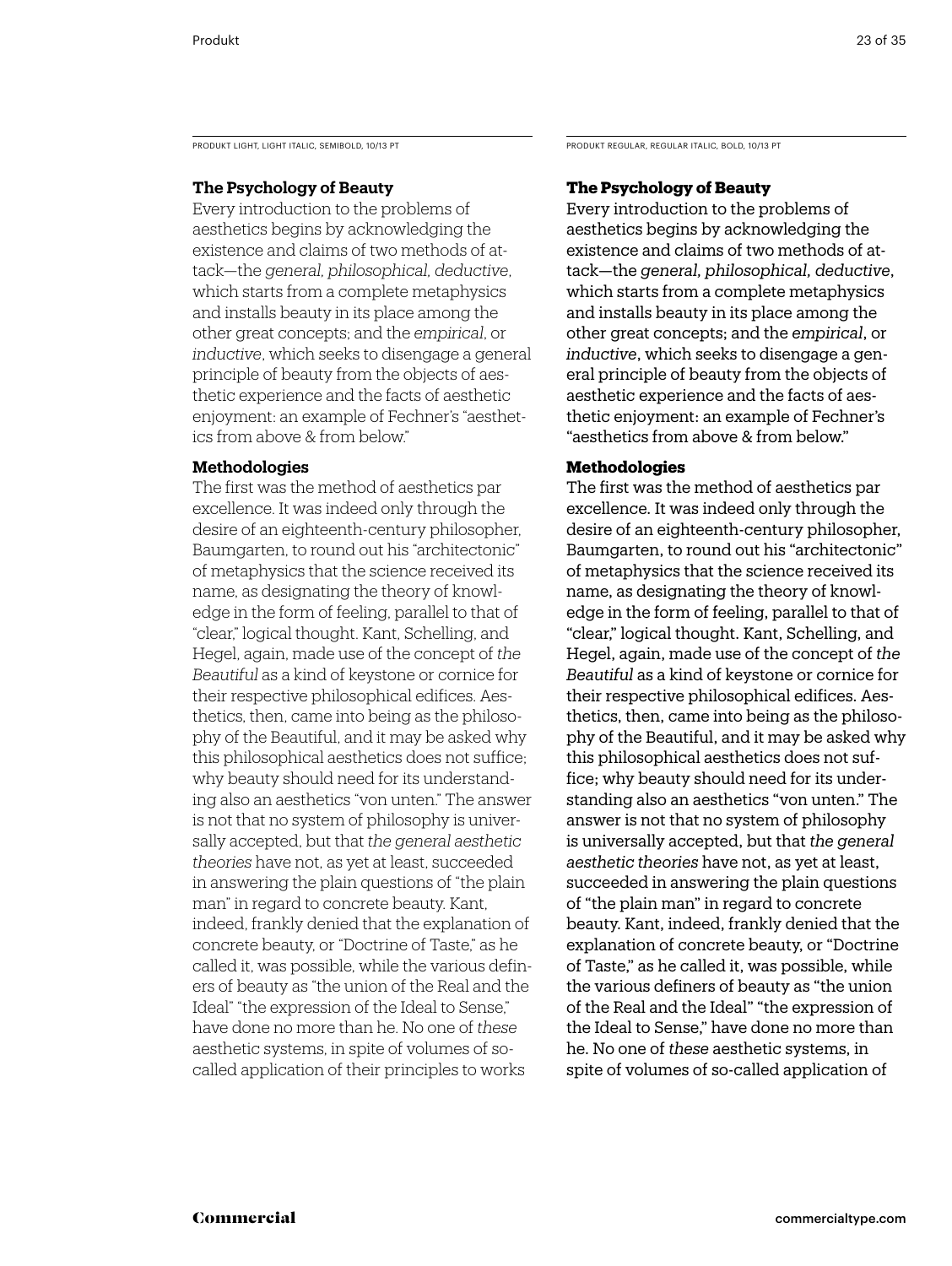PRODUKT MEDIUM, MEDIUM ITALIC, BLACK, 10/13 PT PRODUKT SEMIBOLD, SEMIBOLD, SEMIBOLD ITALIC, BLACK, 10/13 PT

### The Psychology of Beauty

Every introduction to the problems of aesthetics begins by acknowledging the existence and claims of two methods of attack—the *general, philosophical, deductive*, which starts from a complete metaphysics and installs beauty in its place among the other great concepts; and the *empirical*, or *inductive*, which seeks to disengage a general principle of beauty from the objects of aesthetic experience and the facts of aesthetic enjoyment: an example of Fechner's "aesthetics from above & from below."

### Methodologies

The first was the method of aesthetics par excellence. It was indeed only through the desire of an eighteenth-century philosopher, Baumgarten, to round out his "architectonic" of metaphysics that the science received its name, as designating the theory of knowledge in the form of feeling, parallel to that of "clear," logical thought. Kant, Schelling, and Hegel, again, made use of the concept of *the Beautiful* as a kind of keystone or cornice for their respective philosophical edifices. Aesthetics, then, came into being as the philosophy of the Beautiful, and it may be asked why this philosophical aesthetics does not suffice; why beauty should need for its understanding also an aesthetics "von unten." The answer is not that no system of philosophy is universally accepted, but that *the general aesthetic theories* have not, as yet at least, succeeded in answering the plain questions of "the plain man" in regard to concrete beauty. Kant, indeed, frankly denied that the explanation of concrete beauty, or "Doctrine of Taste," as he called it, was possible, while the various definers of beauty as "the union of the Real and the Ideal" "the expression of the Ideal to Sense," have done no more than he. No one of *these* aesthetic systems, in spite

### The Psychology of Beauty

**Every introduction to the problems of aesthetics begins by acknowledging the existence and claims of two methods of attack—the** *general, philosophical, deductive***, which starts from a complete metaphysics and installs beauty in its place among the other great concepts; and the** *empirical***, or** *inductive***, which seeks to disengage a general principle of beauty from the objects of aesthetic experience and the facts of aesthetic enjoyment: an example of Fechner's "aesthetics from above & from below."** 

### Methodologies

**The first was the method of aesthetics par excellence. It was indeed only through the desire of an eighteenth-century philosopher, Baumgarten, to round out his "architectonic" of metaphysics that the science received its name, as designating the theory of knowledge in the form of feeling, parallel to that of "clear," logical thought. Kant, Schelling, and Hegel, again, made use of the concept of** *the Beautiful* **as a kind of keystone or cornice for their respective philosophical edifices. Aesthetics, then, came into being as the philosophy of the Beautiful, and it may be asked why this philosophical aesthetics does not suffice; why beauty should need for its understanding also an aesthetics "von unten." The answer is not that no system of philosophy is universally accepted, but that** *the general aesthetic theories* **have not, as yet at least, succeeded in answering the plain questions of "the plain man" in regard to concrete beauty. Kant, indeed, frankly denied that the explanation of concrete beauty, or "Doctrine of Taste," as he called it, was possible, while the various definers of beauty as "the union of the Real and the Ideal" "the expression of the Ideal to Sense," have done no more than he. No one of** *these* **aesthetic systems, in spite**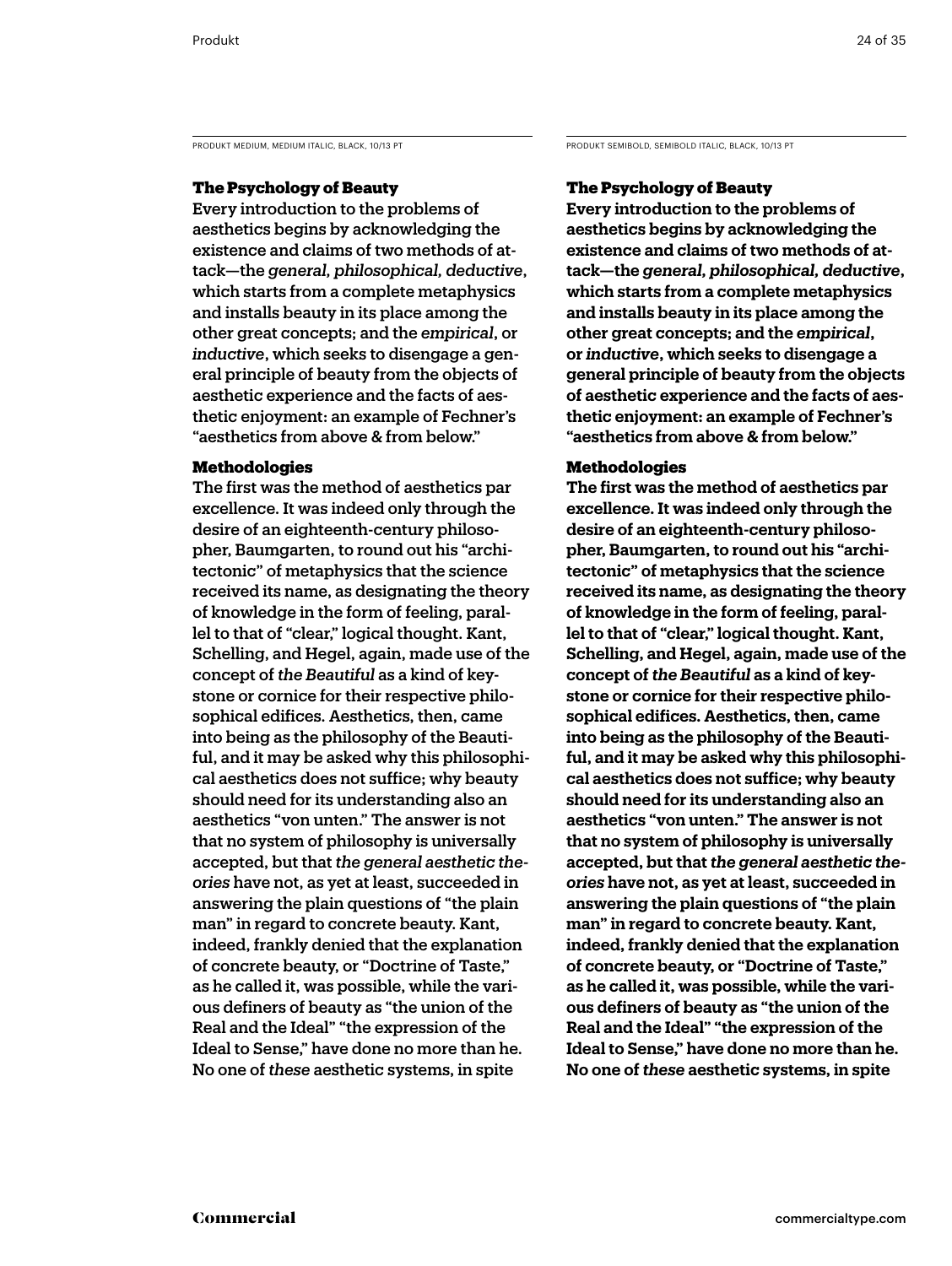PRODUKT REGULAR, REGULAR ITALIC, SEMIBOLD, 9/12 PT PRODUKT MEDIUM, MEDIUM ITALIC, BLACK, 9/12 PT

### **The Psychology of Beauty**

Every introduction to the problems of aesthetics begins by acknowledging the existence and claims of two methods of attack—the *general, philosophical, deductive*, which starts from a complete metaphysics and installs beauty in its place among the other great concepts; and the *empirical*, or *inductive*, which seeks to disengage a general principle of beauty from the objects of aesthetic experience and the facts of aesthetic enjoyment: an example of Fechner's "aesthetics from above & from below."

### **Methodologies**

The first was the method of aesthetics par excellence. It was indeed only through the desire of an eighteenth-century philosopher, Baumgarten, to round out his "architectonic" of metaphysics that the science received its name, as designating the theory of knowledge in the form of feeling, parallel to that of "clear," logical thought. Kant, Schelling, and Hegel, again, made use of the concept of *the Beautiful* as a kind of keystone or cornice for their respective philosophical edifices. Aesthetics, then, came into being as the philosophy of the Beautiful, and it may be asked why this philosophical aesthetics does not suffice; why beauty should need for its understanding also an aesthetics "von unten."

### **The State of Criticism**

The answer is not that no system of philosophy is universally accepted, but that *the general aesthetic theories* have not, as yet at least, succeeded in answering the plain questions of "the plain man" in regard to concrete beauty. Kant, indeed, frankly denied that the explanation of concrete beauty, or "Doctrine of Taste," as he called it, was possible, while the various definers of beauty as "the union of the Real and the Ideal" "the expression of the Ideal to Sense," have done no more than he. No one of *these* aesthetic systems, in spite of volumes of so-called application of their principles to works of art, has been able to furnish a criterion of beauty. The criticism of the generations is summed up in the mild remark of Fechner, in his "Vorschule der Aesthetik," to the effect that the philosophical path leaves one in conceptions

### The Psychology of Beauty

Every introduction to the problems of aesthetics begins by acknowledging the existence and claims of two methods of attack—the *general, philosophical, deductive*, which starts from a complete metaphysics and installs beauty in its place among the other great concepts; and the *empirical*, or *inductive*, which seeks to disengage a general principle of beauty from the objects of aesthetic experience and the facts of aesthetic enjoyment: an example of Fechner's "aesthetics from above & from below."

### **Methodologies**

The first was the method of aesthetics par excellence. It was indeed only through the desire of an eighteenth-century philosopher, Baumgarten, to round out his "architectonic" of metaphysics that the science received its name, as designating the theory of knowledge in the form of feeling, parallel to that of "clear," logical thought. Kant, Schelling, and Hegel, again, made use of the concept of *the Beautiful* as a kind of keystone or cornice for their respective philosophical edifices. Aesthetics, then, came into being as the philosophy of the Beautiful, and it may be asked why this philosophical aesthetics does not suffice; why beauty should need for its understanding also an aesthetics "von unten."

### The State of Criticism

The answer is not that no system of philosophy is universally accepted, but that *the general aesthetic theories* have not, as yet at least, succeeded in answering the plain questions of "the plain man" in regard to concrete beauty. Kant, indeed, frankly denied that the explanation of concrete beauty, or "Doctrine of Taste," as he called it, was possible, while the various definers of beauty as "the union of the Real and the Ideal" "the expression of the Ideal to Sense," have done no more than he. No one of *these* aesthetic systems, in spite of volumes of so-called application of their principles to works of art, has been able to furnish a criterion of beauty. The criticism of the generations is summed up in the mild remark of Fechner, in his "Vorschule der Aesthetik," to the effect that the philosophical path leaves one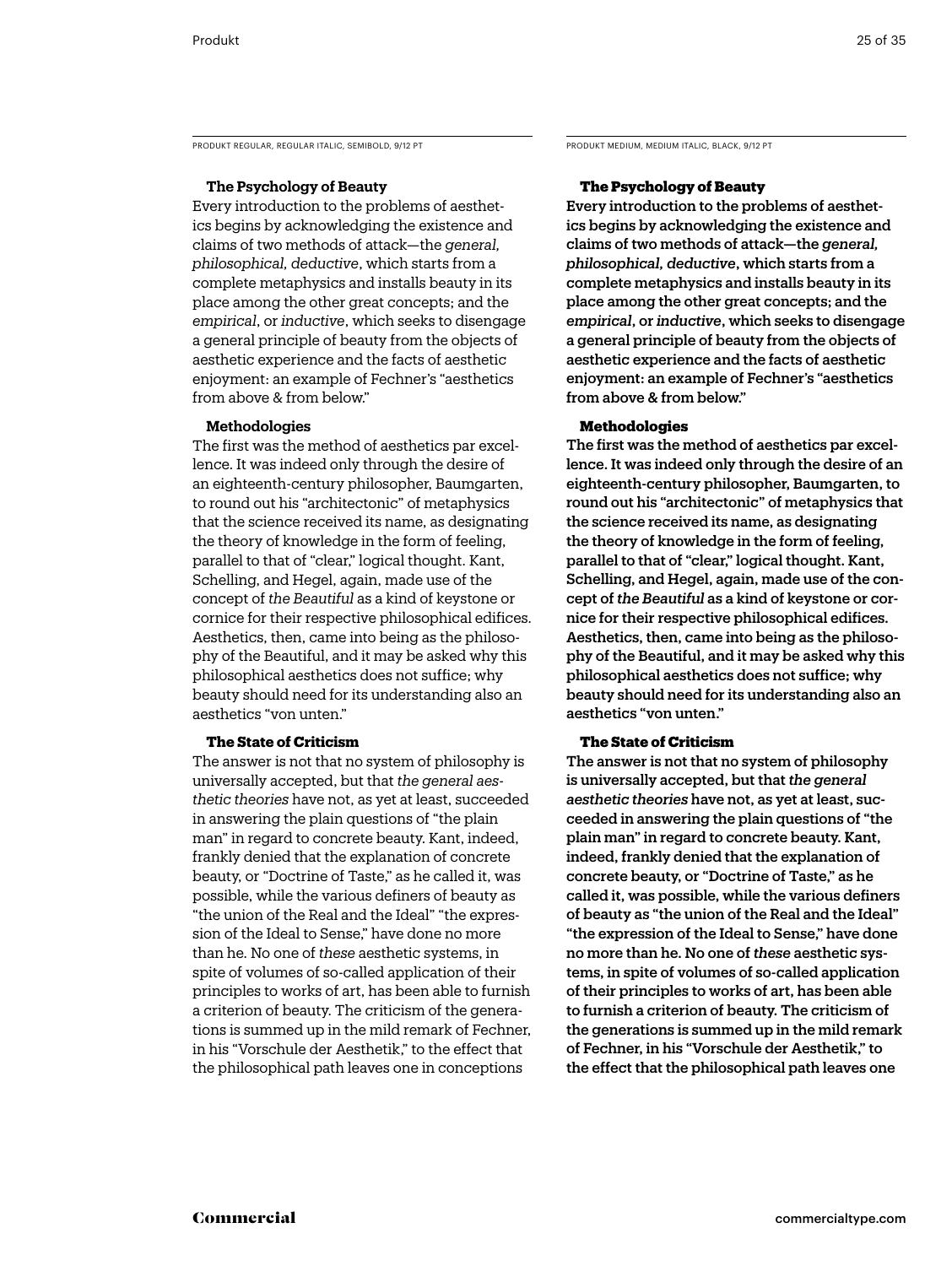PRODUKT REGULAR, REGULAR ITALIC, SEMIBOLD, 8/11 PT PRODUKT MEDIUM, MEDIUM ITALIC, BLACK, 8/11 PT

### **The Psychology of Beauty**

Every introduction to the problems of aesthetics begins by acknowledging the existence and claims of two methods of attack—the *general, philosophical, deductive*, which starts from a complete metaphysics and installs beauty in its place among the other great concepts; and the *empirical*, or *inductive*, which seeks to disengage a general principle of beauty from the objects of aesthetic experience and the facts of aesthetic enjoyment: an example of Fechner's "aesthetics from above and from below."

### **Methodologies**

The first was the method of aesthetics par excellence. It was indeed only through the desire of an eighteenth-century philosopher, Baumgarten, to round out his "architectonic" of metaphysics that the science received its name, as designating the theory of knowledge in the form of feeling, parallel to that of "clear," logical thought. Kant, Schelling, and Hegel, again, made use of the concept of *the Beautiful* as a kind of keystone or cornice for their respective philosophical edifices. Aesthetics, then, came into being as the philosophy of the Beautiful, and it may be asked why this philosophical aesthetics does not suffice; why beauty should need for its understanding also an aesthetics "von unten."

### **The State of Criticism**

The answer is not that no system of philosophy is universally accepted, but that *the general aesthetic theories* have not, as yet at least, succeeded in answering the plain questions of "the plain man" in regard to concrete beauty. Kant, indeed, frankly denied that the explanation of concrete beauty, or "Doctrine of Taste," as he called it, was possible, while the various definers of beauty as "the union of the Real and the Ideal" "the expression of the Ideal to Sense," have done no more than he. No one of *these* aesthetic systems, in spite of volumes of so-called application of their principles to works of art, has been able to furnish a criterion of beauty. The criticism of the generations is summed up in the mild remark of Fechner, in his "Vorschule der Aesthetik," to the effect that the philosophical path leaves one in conceptions that, by reason of their generality, *do not well fit* the particular cases. And so it was that empirical aesthetics arose, which does not seek to answer those plain questions as to the enjoyment of concrete beauty down to its simplest forms, to which philosophical aesthetics had been inadequate. But it is clear that neither has

### The Psychology of Beauty

Every introduction to the problems of aesthetics begins by acknowledging the existence and claims of two methods of attack—the *general, philosophical, deductive*, which starts from a complete metaphysics and installs beauty in its place among the other great concepts; and the *empirical*, or *inductive*, which seeks to disengage a general principle of beauty from the objects of aesthetic experience and the facts of aesthetic enjoyment: an example of Fechner's "aesthetics from above and from below."

### Methodologies

The first was the method of aesthetics par excellence. It was indeed only through the desire of an eighteenth-century philosopher, Baumgarten, to round out his "architectonic" of metaphysics that the science received its name, as designating the theory of knowledge in the form of feeling, parallel to that of "clear," logical thought. Kant, Schelling, and Hegel, again, made use of the concept of *the Beautiful* as a kind of keystone or cornice for their respective philosophical edifices. Aesthetics, then, came into being as the philosophy of the Beautiful, and it may be asked why this philosophical aesthetics does not suffice; why beauty should need for its understanding also an aesthetics "von unten."

### The State of Criticism

The answer is not that no system of philosophy is universally accepted, but that *the general aesthetic theories* have not, as yet at least, succeeded in answering the plain questions of "the plain man" in regard to concrete beauty. Kant, indeed, frankly denied that the explanation of concrete beauty, or "Doctrine of Taste," as he called it, was possible, while the various definers of beauty as "the union of the Real and the Ideal" "the expression of the Ideal to Sense," have done no more than he. No one of *these* aesthetic systems, in spite of volumes of so-called application of their principles to works of art, has been able to furnish a criterion of beauty. The criticism of the generations is summed up in the mild remark of Fechner, in his "Vorschule der Aesthetik," to the effect that the philosophical path leaves one in conceptions that, by reason of their generality, *do not well fit* the particular cases. And so it was that empirical aesthetics arose, which does not seek to answer those plain questions as to the enjoyment of concrete beauty down to its simplest forms, to which philosophical aesthetics had been inadequate. But it is clear that neither has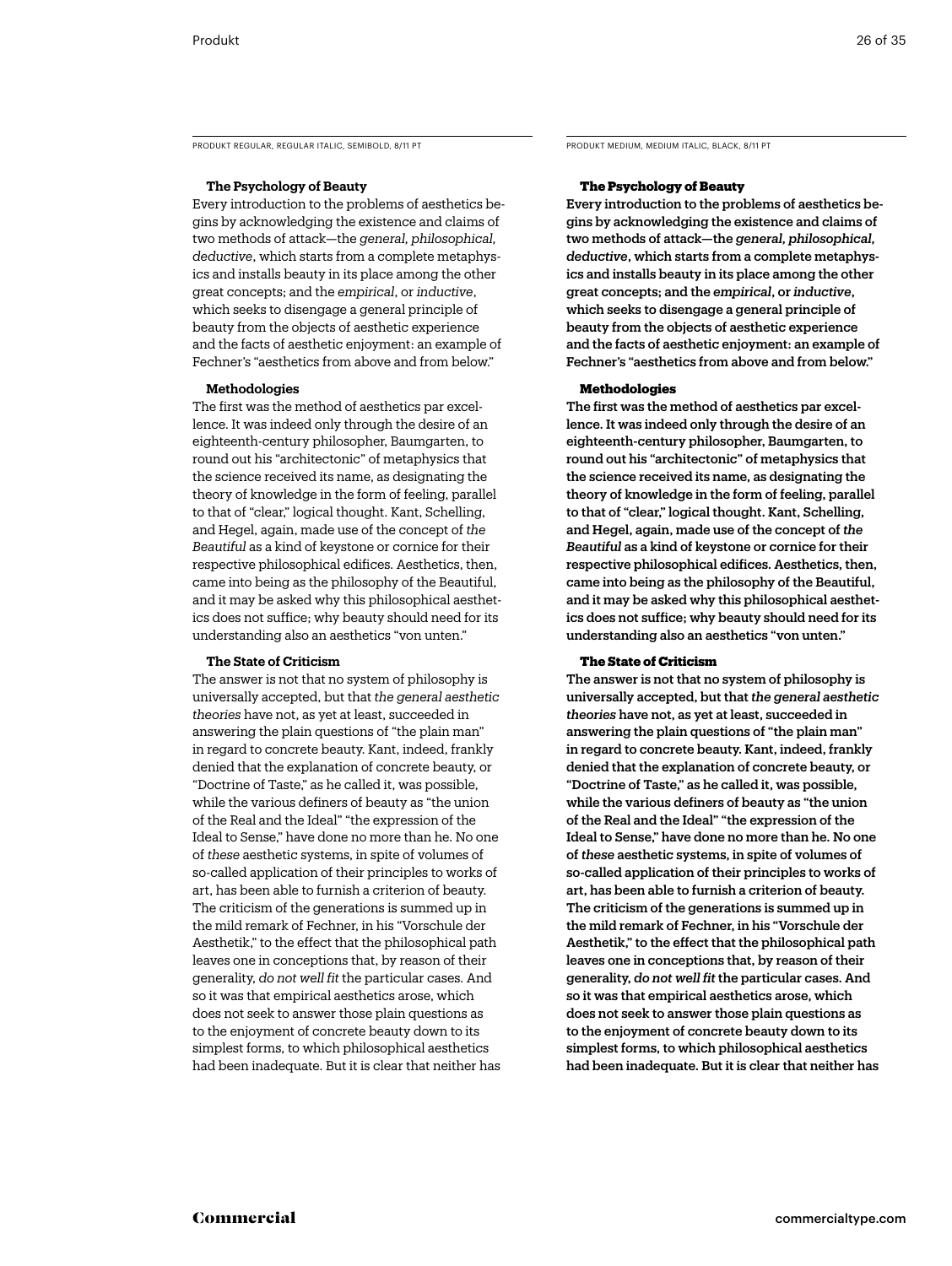### Produkt Light, 7/9 PT [tracking +6]

Situationist International (SI) was a group of international revolutionaries founded in 1957. With their ideas rooted in Marxism and the 20th century European artistic avantgarde, they advocated experiences of life being alternative to those admitted by the capitalist order, for the *fulfillment of human primitive desires* and the *pursuing of a superior passional quality*. For this purpose they suggested and experimented with the construction of situations; the setting up of environments favorable for the fulfillment of such desires. Using methods drawn from the arts, they developed a series of experimental fields of study for the construction of such, like unitary urbanism and psychogeography.

The sense of constructing situations is to fulfill human primitive desires and pursue a superior passional quality. From *Internationale Situationiste #1*: "This alone can lead to the further clarification of these simple basic desires, and to the confused emergence of new desires whose material roots will be precisely the new reality engendered by situationist constructions. We must thus envisage a sort of situationist-oriented psychoanalysis in

### Produkt Regular, 7/9 PT [tracking +6]

**Situationist International** (SI) was a group of international revolutionaries founded in 1957. With their ideas rooted in Marxism and the 20th century European artistic avantgarde, they advocated experiences of life being alternative to those admitted by the capitalist order, for the *fulfillment of human primitive desires*  and the *pursuing of a superior passional quality*. For this purpose they suggested and experimented with the construction of situations; the setting up of environments favorable for the fulfillment of such desires. Using methods drawn from the arts, they developed a series of experimental fields of study for the construction of such, like unitary urbanism and psychogeography.

The sense of constructing situations is to fulfill human primitive desires and pursue a superior passional quality. From *Internationale Situationiste #1*: "This alone can lead to the further clarification of these simple basic desires, and to the confused emergence of new desires whose material roots will be precisely the new reality engendered by situationist constructions. We must thus

### Produkt Medium, 7/9 PT [tracking +6]

Situationist International (SI) was a group of international revolutionaries founded in 1957. With their ideas rooted in Marxism and the 20th century European artistic avantgarde, they advocated experiences of life being alternative to those admitted by the capitalist order, for the *fulfillment of human primitive desires* and the *pursuing of a superior passional quality*. For this purpose they suggested and experimented with the construction of situations; the setting up of environments favorable for the fulfillment of such desires. Using methods drawn from the arts, they developed a series of experimental fields of study for the construction of such, like unitary urbanism and psychogeography.

The sense of constructing situations is to fulfill human primitive desires and pursue a superior passional quality. From *Internationale Situationiste #1*: "This alone can lead to the further clarification of these simple basic desires and to the confused emergence of new desires whose material roots will be precisely the new reality engendered by situationist constructions. We must thus

### Produkt Light, 6/8 Pt [tracking +12]

Situationist International (SI) was a group of international revolutionaries founded in 1957. With their ideas rooted in Marxism and the 20th century European artistic avantgarde, they advocated experiences of life being alternative to those admitted by the capitalist order, for the and the . For this purpose they suggested and experimented with the construction of situations; the setting up of environments favorable for the fulfillment of such desires. Using methods drawn from the arts, they developed a series of experimental fields of study for the construction of such, like unitary urbanism and psychogeography.

The sense of constructing situations is to fulfill human primitive desires and pursue a superior passional quality. From *Internationale Situationiste #1*: "This alone can lead to the further clarification of these simple basic desires, and to the confused emergence of new desires whose material roots will be precisely the new reality engendered by situationist constructions. We must thus envisage a sort of situationist-oriented psychoanalysis in which, in contrast to the goals pursued by the various currents stemming from Freudianism, each of the participants in this adventure would discover desires for specific ambiences in order to fulfill them. Each person must seek what he loves, what attracts him. Through this method one can tabulate elements out of which situations can be constructed, along with projects

Produkt Regular, 6/8 PT [tracking +12]

**Situationist International** (SI) was a group of international revolutionaries founded in 1957. With their ideas rooted in Marxism and the 20th century European artistic avantgarde, they advocated experiences of life being alternative to those admitted by the capitalist order, for the *fulfillment of human primitive desires* and the *pursuing of a superior passional quality*. For this purpose they suggested and experimented with the construction of situations; the setting up of environments favorable for the fulfillment of such desires. Using methods drawn from the arts, they developed a series of experimental fields of study for the construction of such, like unitary urbanism and psychogeography.

The sense of constructing situations is to fulfill human primitive desires and pursue a superior passional quality. From *Internationale Situationiste #1*: "This alone can lead to the further clarification of these simple basic desires, and to the confused emergence of new desires whose material roots will be precisely the new reality engendered by situationist constructions. We must thus envisage a sort of situationist-oriented psychoanalysis in which, in contrast to the goals pursued by the various currents stemming from Freudianism, each of the participants in this adventure would discover desires for specific ambiences in order to fulfill them. Each person must seek what he loves, what attracts him. Through this method

Produkt Medium, 6/8 PT [tracking +12]

Situationist International (SI) was a group of international revolutionaries founded in 1957. With their ideas rooted in Marxism and the 20th century European artistic avantgarde, they advocated experiences of life being alternative to those admitted by the capitalist order, for the *fulfillment of human primitive desires* and the *pursuing of a superior passional quality*. For this purpose they suggested and experimented with the construction of situations; the setting up of environments favorable for the fulfillment of such desires. Using methods drawn from the arts, they developed a series of experimental fields of study for the construction of such, like unitary urbanism and psychogeography.

The sense of constructing situations is to fulfill human primitive desires and pursue a superior passional quality. From *Internationale Situationiste #1*: "This alone can lead to the further clarification of these simple basic desires, and to the confused emergence of new desires whose material roots will be precisely the new reality engendered by situationist constructions. We must thus envisage a sort of situationist-oriented psychoanalysis in which, in contrast to the goals pursued by the various currents stemming from Freudianism, each of the participants in this adventure would discover desires for specific ambiences in order to fulfill them. Each person must seek what he loves, what attracts him. Through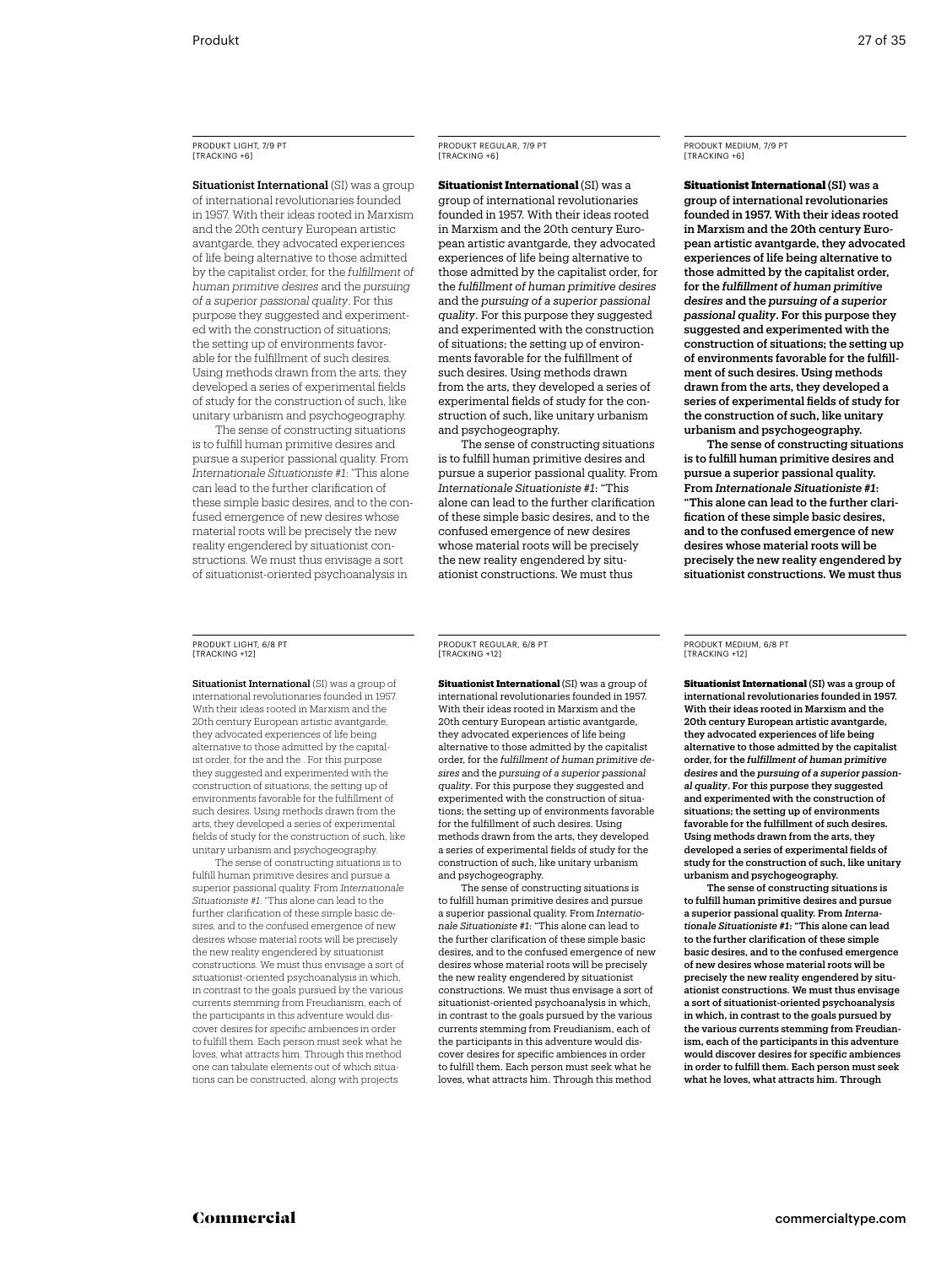Produkt Regular, Regular Italic, 9/11 PT

The Spanish War, which began in 1739, and the French war which soon followed it occasioned further increase of the debt, which, on the 31st of December 1748, after the war had been concluded by the Treaty of Aix-la-Chapelle, amounted to £78,293,313. The most profound peace of seventeen years continuance had taken no more than £8,328,354. from it. A war of less than nine years' continuance added £31,338,689 to it. (Refer to James Postlethwaite's *The History of the Public Revenue.*) During the administration of Mr. Pelham, the interest of the public debt was reduced, or at least measures were taken for reducing it, from four to three per cent; the sinking fund was increased, and some part of the public debt was paid off. In 1755, before the breaking out of the late war, the funded debt of Great Britain amounted to £72,289,673. On the 5th of January 1763, at the conclusion of the peace, the funded debt amounted to £122,603,336. The unfunded debt has been stated at £13,927,589.

Produkt Regular, Regular Italic, 9/13 PT

The Spanish War, which began in 1739, and the French war which soon followed it occasioned further increase of the debt, which, on the 31st of December 1748, after the war had been concluded by the Treaty of Aix-la-Chapelle, amounted to £78,293,313. The most profound peace of seventeen years continuance had taken no more than £8,328,354. from it. A war of less than nine years' continuance added £31,338,689 to it. (Refer to James Postlethwaite's *The History of the Public Revenue.*) During the administration of Mr. Pelham, the interest of the public debt was reduced, or at least measures were taken for reducing it, from four to three per cent; the sinking fund was increased, and some part of the public debt was paid off. In 1755, before the breaking out of the late war, the funded debt of Great Britain amounted to £72,289,673. On the 5th of January 1763, at the conclusion of the peace, the funded debt

Produkt Regular, Regular Italic, 9/12 PT

The Spanish War, which began in 1739, and the French war which soon followed it occasioned further increase of the debt, which, on the 31st of December 1748, after the war had been concluded by the Treaty of Aix-la-Chapelle, amounted to £78,293,313. The most profound peace of seventeen years continuance had taken no more than £8,328,354. from it. A war of less than nine years' continuance added £31,338,689 to it. (Refer to James Postlethwaite's *The History of the Public Revenue.*) During the administration of Mr. Pelham, the interest of the public debt was reduced, or at least measures were taken for reducing it, from four to three per cent; the sinking fund was increased, and some part of the public debt was paid off. In 1755, before the breaking out of the late war, the funded debt of Great Britain amounted to £72,289,673. On the 5th of January 1763, at the conclusion of the peace, the funded debt amounted to £122,603,336. The unfunded debt has been stated at £13,927,589.

Produkt Regular, Regular Italic, 9/14 PT

The Spanish War, which began in 1739, and the French war which soon followed it occasioned further increase of the debt, which, on the 31st of December 1748, after the war had been concluded by the Treaty of Aix-la-Chapelle, amounted to £78,293,313. The most profound peace of seventeen years continuance had taken no more than £8,328,354. from it. A war of less than nine years' continuance added £31,338,689 to it. (Refer to James Postlethwaite's *The History of the Public Revenue.*) During the administration of Mr. Pelham, the interest of the public debt was reduced, or at least measures were taken for reducing it, from four to three per cent; the sinking fund was increased, and some part of the public debt was paid off. In 1755, before the breaking out of the late war, the funded debt of Great Britain amounted to £72,289,673. On the 5th of January 1763,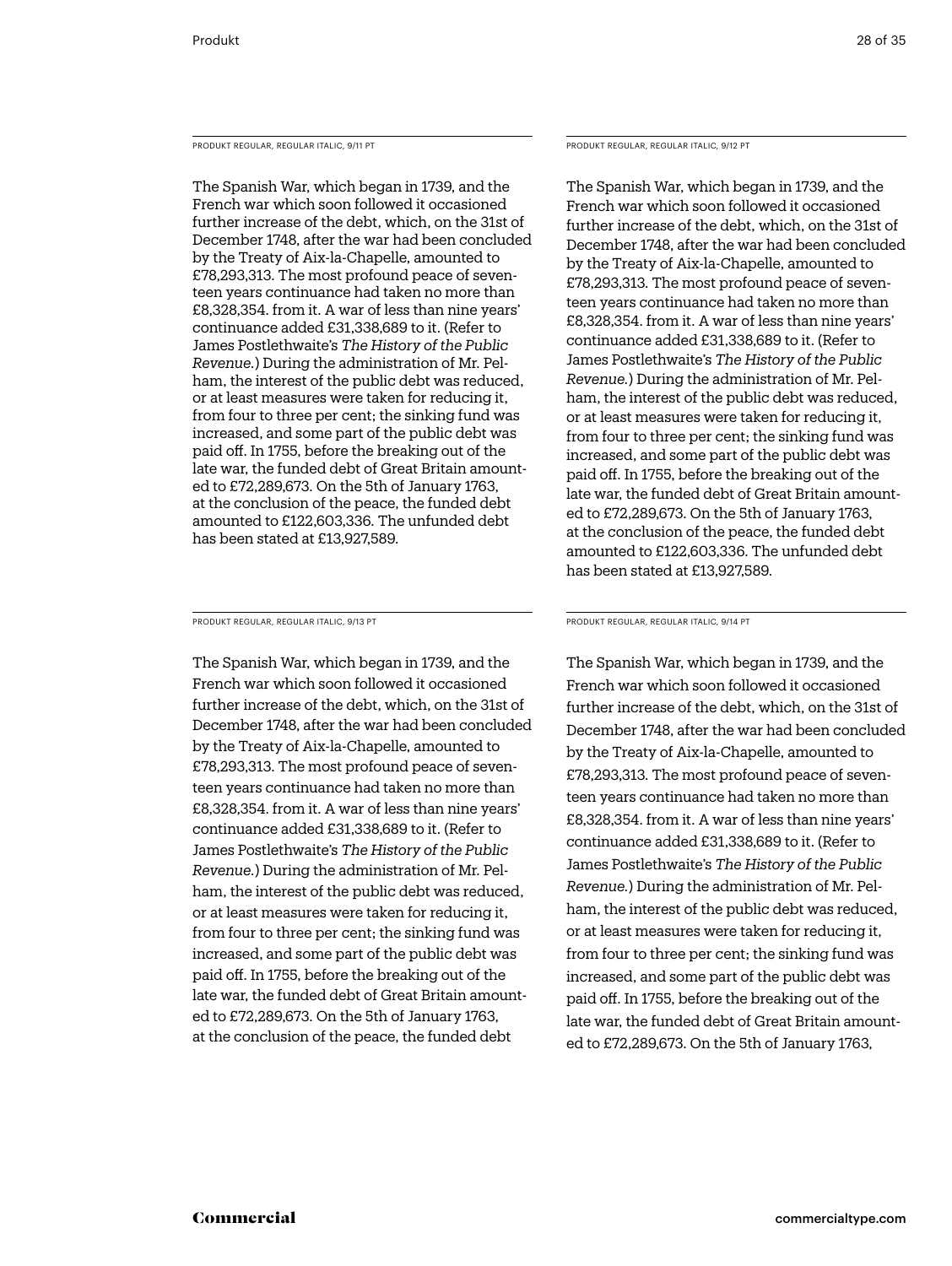### ČESKÝ (CZECH) Produkt Regular, Regular Italic, 9/12 PT

Ačkoli klimšova nenapsala knih mnoho, přece zná ji ta naše četbychtivá mládež tuze dobře. Zná ji zejména z knih: Z jara do léta, Kniha báchorek, Paleček a Malenka, Z ráje, Rodinná skřínka a j., a pak z různých časopisů pro mládež, do nichž velice pilně přispívá. Její práce vesměs děti naše rády čítají, poněvadž skutečně vynikají vším, čeho se na dobré četbě žádá. *Však Klimšova také pracuje s láskou, pracuje opravdově vážně a nevydá nic na světlo, co by důkladně nepodrobila soudu svému i soudu jiných*. A to právě dodává jejím prácem té pravé ceny. Nuže seznammež se se životem této tiché a skromné pracovnice, seznammež se i s jejími pěknými spisy. Klimšova narodila se 7. dne měsíce prosince roku 1851. v Poličce. Otec její byl dosti zámožným a váženým měšťanem, měltě v Poličce dům a byl dlouhá léta členem obecního zastupitelstva, ba i městským radním. *Při domě měli Klimšovi zahrádku.* Něžná matka Bohumilčina milovala totiž velice květiny a při tom lnula také velikou láskou ku zvířatům. Byla dobra, o vše, ale zvláště o děti své starostliva,

### DEUTSCH (GERMAN) Produkt Regular, Regular Italic, 9/12 PT

Sehen wir das Gesamtbild unseres heutigen Lebens nur mit unseren Augen an, so können wir die Folgerung ziehen, daß dieses Gebilde einen chaotischen Charakter trägt, und es kann uns nicht wundern, daß diejenigen, welche sich in diesem scheinbaren Chaos unwohl fühlen, der Welt entfliehen oder sich in geistigen Abstraktionen verlieren wollen. *Doch jedenfalls muß es uns klar sein, daß diese Flucht vor der Wirklichkeit ein ebenso großer Irrtum ist wie jene Anlehnung an den reinsten Materialismus*. Weder die Flucht in das Mittelalter, noch der von verschiedenen Kunsthistorikern empfohlene Wiederaufbau des Olympos kann und die Lösung bringen. Unsere Zeit hat eine andere Mission zu erfüllen als die des Mittelalters und des Hellenismus. Um die Aufgabe unserer Zeit richtig zu verstehen, ist es notwendig, daß wir nicht nur mit unseren Augen, sondern vielmehr mit unseren innerlichen Sinnesorganen die Lebensstruktur erfassen. Haben wir einmal die Synthese des Lebens aus der Tiefe unseres Wesens gewonnen und als Inhalt von Kultur

### DANSK (DANISH) Produkt Regular, Regular Italic, 9/12 PT

Der var en lille havfisk af god familie, navnet husker jeg ikke, det må de lærde sige dig. Den lille fisk havde attenhundrede søskende, alle lige gamle; de kendte ikke deres fader eller moder, de måtte straks skøtte sig selv og svømme om, men det var en stor fornøjelse; vand havde de nok at drikke, hele verdenshavet, føden tænkte de ikke på, den kom nok; hver ville følge sin lyst, hver ville få sin egen historie, ja det tænkte heller ingen af dem på. *Solen skinnede ned i vandet, det lyste om dem, det var så klart, det var en verden med de forunderligste skabninger*, og nogle så gruelig store, med voldsomme gab, de kunne sluge de attenhundrede søskende, men det tænkte de heller ikke på, for ingen af dem var endnu blevet slugt. De små svømmede sammen, tæt op til hverandre, som sildene og makrellerne svømmer; men som de allerbedst svømmede i vandet og tænkte på ingenting, sank, med forfærdelig lyd, ovenfra, midt ned imellem dem, en lang, tung ting, der slet ikke ville holde op; længere og længere strakte den sig, og hver af småfiskene, som den ramte,

### ESPAÑOL (SPANISH) Produkt Regular, Regular Italic, 9/12 PT

En esta conferencia no pretendo, como en anteriores, definir, sino subrayar; no quiero dibujar, sino sugerir. Animar, en su exacto sentido. Herir pájaros soñolientos. Donde haya un rincón oscuro, poner un reflejo de nube alargada y regalar unos cuantos espejos de bolsillo a las señoras que asisten. *He querido bajar a la ribera de los juncos. Por debajo de las tejas amarillas*. A la salida de las aldeas, donde el tigre se come a los niños. Estoy en este momento lejos del poeta que mira el reloj, lejos del poeta que lucha con la estatua, que lucha con el sueño, que lucha con la anatomía; he huido de todos mis amigos y me voy con aquel muchacho que se come la fruta verde y mira cómo las hormigas devoran al pájaro aplastado por el automóvil. Por las calles más puras del pueblo me encontraréis; por el aire viajero y la luz tendida de las melodías que Rodrigo Caro llamó "reverendas madres de todos los cantares". Por todos los sitios donde se abre la tierna orejita rosa del niño o la blanca orejita de la niña que espera, llena de miedo, el alfiler que abra el agujero para la arracada.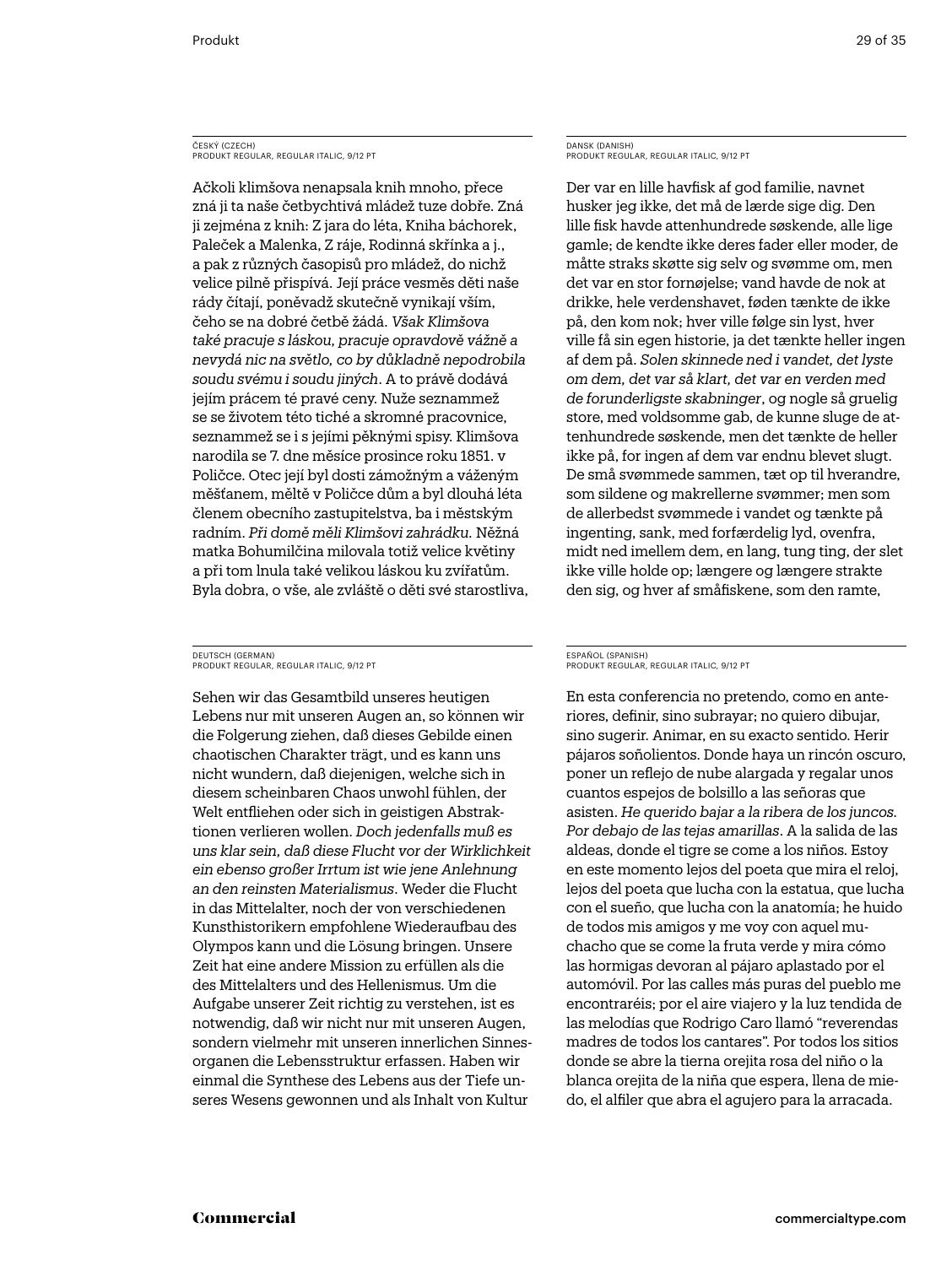### FRANÇAIS (FRENCH) Produkt Regular, Regular Italic, 9/12 PT

Dada a son origine dans le dictionnaire. C'est terriblement simple. En français cela signifie «cheval de bois». En allemand «va te faire, au revoir, à la prochaine». En roumain «oui en effet, vous avez raison, c'est ça, d'accord, vraiment, on s'en occupe», etc. *C'est un mot international. Seulement un mot et ce mot comme mouvement.* Très facile à comprendre. Lorsqu'on en fait une tendance artistique, cela revient à vouloir supprimer les complications. Psychologie Dada. Allemagne Dada y compris indigestions et crampes brouillardeuses, littérature Dada, bourgeoisie Dada et vous, très vénérés poètes, vous qui avez toujours fait de la poésie avec des mots, mais qui n'en faites jamais du mot lui-même, vous qui tournez autour d'un simple point en poétisant. Guerre mondiale Dada et pas de fin, révolution Dada et pas de commencement. Dada, amis et soi-disant poètes, très estimés fabricateurs et évangélistes Dada Tzara, Dada Huelsenbeck, Dada m'dada, Dada m'dada, Dada mhm, dada dera dada, Dada Hue, Dada Tza. Comment obtenir la béatitude

### MAGYAR (HUNGARIAN) Produkt Regular, Regular Italic, 9/12 PT

Hajnali két órakor a segédtiszt belépett a tábornok szobájába és jelentette, hogy a járőrök elindultak a hodricsi úton. Az asztalra állított petróleumlámpa körül szétteregetett tereprajzok és jelentések hevertek, rajtuk keresztbe dobva egy ezüstgombos lovaglópálca. A tábornok a szoba közepén állt és hideg arccal hallgatta a segédtiszt szavait. Kurtára nyírt szakála rőtesen csillogott a lámpafényben. *Aranykeretes szemüvege mögül jeges nyugalommal csillámlottak elő kék szemei.* Csupa energia volt ez a hat láb magas, karcsú ember, aki egy hónap előtt vette át a feldunai hadtest parancsnokságát. De most mégis, mintha valami fáradtságot vagy inkább fásultságot árultak volna el mozdulatai. Némán bólintott s mikor a segédtiszt mögött becsukódott az ajtó, kimerülten dobta magát a kopott díványra. Két nap óta mindig talpon volt s egyik izgalom a másik után érte. A Szélakna irányában fekvő főcsapat felé haladó ellenség már egy napi előnyt nyert a Zsarnócra kirendelt zászlóalj parancsnokának ügyetlensége folytán. Első felindulásában maga vette át a zászlóalj vezényletét

### ITALIANO (ITALIAN) Produkt Regular, Regular Italic, 9/12 PT

Dapprima, ripetendendo l'errore commesso in gioventù, scrisse di animali che conosceva poco, e le sue favole risonarono di ruggiti e barriti. Poi si fece più umano, se così si può dire, scrivendo degli animali che credeva di conoscere. *Così la mosca gli regalò una gran quantità di favole dimostrandosi un animale più utile di quanto si creda*. In una di quelle favole ammirava la velocità del dittero, velocità sprecata perchè non gli serviva nè a raggiungere la preda nè a garantire la sua incolumità. Qui faceva la morale una testuggine. Un'altra favola esaltava la mosca che distruggeva le cose sozze da essa tanto amate. Una terza si meravigliava che la mosca, l'animale più ricco d'occhi, veda tanto imperfettamente. Infine una raccontava di un uomo che, dopo di aver schiacciato una mosca noiosa, le gridò: "Ti ho beneficata; ecco che non sei più una mosca". Con tale sistema *era facile di avere ogni giorno* la favola pronta col caffè del mattino. Doveva venire la guerra ad insegnargli che la favola poteva divenire un'espressione del proprio animo, il quale così inseriva la

### POLSKI (POLISH) Produkt Regular, Regular Italic, 9/12 PT

Od wczoraj jakiś niepokój panuje w uliczce. Stary Mendel dziwi się i częściej niż zwykle nakłada krótką łajkę patrząc w okno. Tych ludzi nie widział on tu jeszcze. Gdzie idą? Po co przystają z robotnikami, śpieszącymi do kopania fundamentów pod nowy dom niciarza Greulicha? Skąd się tu wzięły te obszarpane wyrostki? Dlaczego patrzą tak po sieniach? Skąd mają pieniądze, że idą w pięciu do szynku? Stary Mendel kręci głową, smokcząc mały, silnie wygięty wiśniowy cybuszek. *On zna tak dobrze tę uliczkę cichą. Jej fizjonomię, jej ruch.* jej głosy, jej tętno. Wie, kiedy zza którego węgła wyjrzy w dzień pogodny słońce; ile dzieci przebiegnie rankiem, drepcąc do ochronki, do szkoły; ile zwiędłych dziewcząt w ciemnych chustkach, z małymi blaszeczkami w ręku przejdzie po trzy, po cztery, do fabryki cygar na robotę; ile kobiet przystanie z koszami na starym, wytartym chodniku, pokazując sobie zakupione jarzyny, skarżąc się na drogość jaj, mięsa i masła; ilu wyrobników przecłapie środkiem bruku, ciężkim chodem nóg obutych w trepy, niosąc pod pachą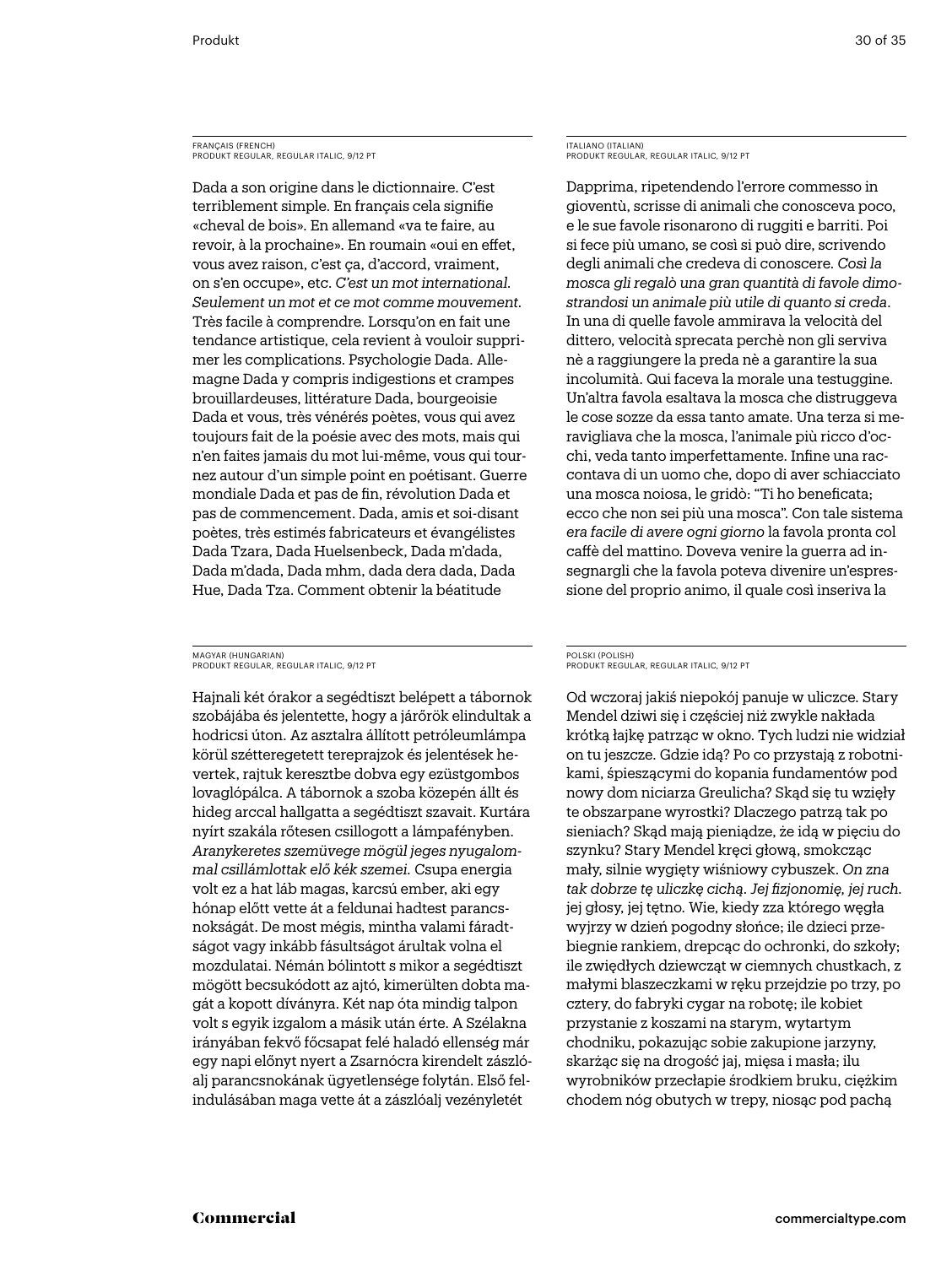### PORTUGUÊS (PORTUGUESE) Produkt Regular, italic, 9/12 PT

D. Benedita levantou-se, no dia seguinte, com a idéia de escrever uma carta ao marido, uma longa carta em que lhe narrasse a festa da véspera, nomeasse os convivas e os pratos, descrevesse a recepção noturna, e, principalmente, desse notícia das novas relações com D. Maria dos Anjos. A mala fechava-se às duas horas da tarde, *D. Benedita acordara às nove, e, não morando longe (morava no Campo da Aclamação), um escravo levaria a carta ao correio muito a tempo.* Demais, chovia; D. Benedita arredou a cortina da janela, deu com os vidros molhados; era uma chuvinha teimosa, o céu estava todo brochado de uma cor pardo-escura, malhada de grossas nuvens negras. Ao longe, viu flutuar e voar o pano que cobria o balaio que uma preta levava à cabeça: concluiu que ventava. Magnífico dia para não sair, e, portanto, escrever uma carta, duas cartas, todas as cartas de uma esposa ao marido ausente. Ninguém viria tentá- -la. Enquanto ela compõe os babadinhos e rendas do roupão branco, um roupão de cambraia que o desembargador lhe dera em 1862, no mesmo dia

### SVENSKA (SWEDISH) Produkt Regular, italic, 9/12 PT

Klockan var mellan åtta och nio den vackra majmorgonen, då Arvid Falk efter scenen hos brodern vandrade gatorna framåt, missnöjd med sig själv, missnöjd med brodern och missnöjd med det hela. Han önskade att det vore mulet och att han hade dåligt sällskap. Att han var en skurk, det trodde han icke fullt på, *men han var icke nöjd med sig själv, han var så van att ställa höga fordringar på sig,* och han var inlärd att i brodern se ett slags styvfar, för vilken han hyste stor aktning, nästan vördnad. Men även andra tankar döko upp och gjorde honom bekymrad. Han var utan pengar och utan sysselsättning. Detta senare var kanske det värsta ty sysslolösheten var honom en svår fiende, begåvad med en aldrig vilande fantasi som han var. Under ganska obehagliga funderingar hade han kommit ner på Lilla Trädgårdsgatan; han följde vänstra trottoaren utanför Dramatiska Teatern och befann sig snart inne på Norrlandsgatan; han vandrade utan mål och gick rätt fram; snart började stenläggningen bli ojämn, träkåkar efterträdde stenhusen, illa klädda människor kas-

### SUOMI (FINNISH) Produkt Regular, italic, 9/12 PT

He olivat ystäviä ystävyydessä, joka oli läheisempää kuin veljeys. Nello oli pieni Ardennelainen — Patras suuri Flamandilainen. He olivat saman ikäisiä vuosilla mitattuna, mutta kuitenkin toinen oli vielä nuori, toinen oli jo vanha. He olivat asuneet yhdessä koko ikänsä; molemmat he olivat orpoja ja kurjia sekä saivat leipänsä samasta kädestä. *Se oli ollut heidän siteensä alku, heidän ensimmäinen sympatian säikeensä;* se oli vahvistunut päivä päivältä ja kasvanut heidän mukanaan kiinteänä ja erottamattomana niin, että he alkoivat rakastaa toisiansa erittäin paljon. Heidän kotinsa oli pieni mökki pienen Flamandilaisen kylän reunalla, peninkulman päässä Antverpenistä. Kylä sijaitsi leveiden laidunkaistaleiden ja viljavainioiden välissä, ja sen läpi virtaavan suuren kanavan reunamilla kasvoi pitkät rivit tuulessa taipuvia poppeleita ja tervaleppiä. Siinä oli parikymmentä maatilaa ja taloa, joiden ikkunaluukut olivat kirkkaan vihreät tai taivaansiniset ja katot ruusunpunaiset tai mustavalkoiset sekä seinät niin valkoisiksi maalatut, että ne loistivat auringossa kuin puhdas

### TÜRKÇE (TURKISH) Produkt Regular, italic, 9/12 PT

Sadık genç, araladığı kapıyı çekince, yine birden kararan sanduka sükunu içinde, İskender Paşa, galeyansız ibadetine başlardı. Artık dünyaya dair hiçbir ümidi kalmamıştı. İstediği yalnız bir iman selametiydi. *Vâkıa korkak bir adam değildi. Ama, muhakkak bir ölümü her gün, her saat, her dakika, hatta her saniye beklemek… Onun cesaretini kırmış, sinirlerini zayıflatmıştı.* Düşündükçe, ensesinde soğuk bir satırın sarih temasını duyar gibi oluyordu. Bu sarih temas silinirken karşısına kendi boğuk hayali gelirdi; gözleri patlamış, kavuğu bir tarafa yuvarlanmış, boynu yağlı bir kement ile sıkılmış, ayağından pabuçları çıkmış, ipek kuşağı çözülmüş, karanlık, köpüklü ağzından siyah dili sarkmış bir naaş… İskender Paşa'nın yerde sürünen ölüsü! Titrer, gözlerini oğuşturur, yine salât-ü selamlarını çekmeye başlardı. Yakın akıbetinin bu uzvî hatırası o kadar bariz, o kadar kuvvetliydi ki… Çocukluğunun saf muhayyilesini süsleyen cennet bahçelerini, hûri, gılman alaylarını, Tûba ağacını, Sırat köprüsünü şimdi düşünemiyordu bile… Zihni durmuştu. Sinirleri, beyni pek yorgundu. Yemek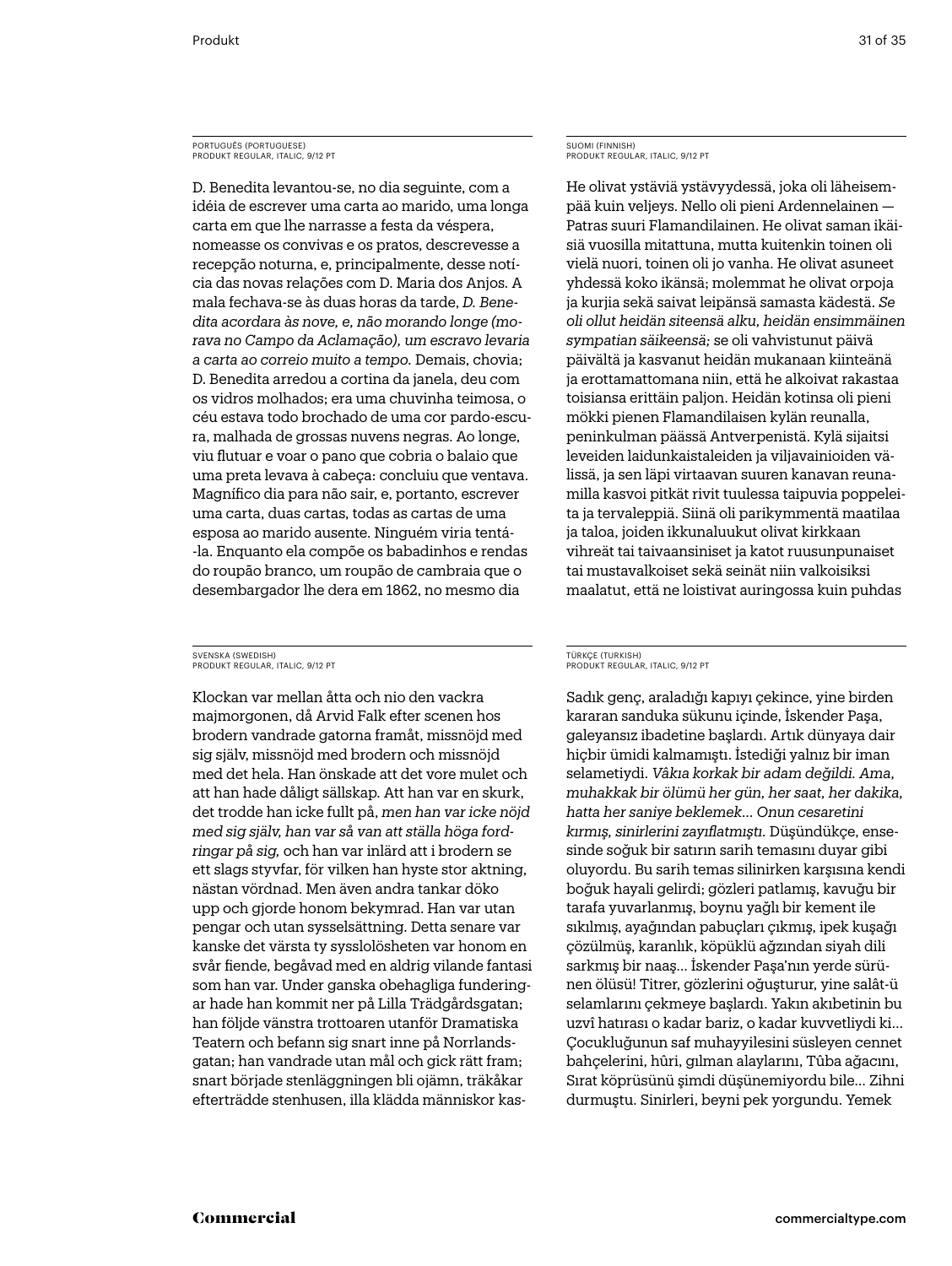| <b>UPPERCASE</b>                               | ABCDEFGHIJKLMNOPQRSTUVWXYZ                                                                                                    |  |
|------------------------------------------------|-------------------------------------------------------------------------------------------------------------------------------|--|
| LOWERCASE                                      | abcdefghijklmnopqrstuvwxyz                                                                                                    |  |
| STANDARD PUNCTUATION                           |                                                                                                                               |  |
| ALL CAP PUNCTUATION                            | ii---()[]{}/ \@«»<>                                                                                                           |  |
| LIGATURES                                      | fb fh fi fi fk fl ff ffb ffh ffi ffi ffk ffl ß                                                                                |  |
| PROPORTIONAL LINING<br>default figures         | \$£€¥1234567890¢f%‰ <sup>ao</sup> #°<+=-×÷>'"                                                                                 |  |
| <b>TABULAR LINING</b>                          | \$£€¥1234567890%‰                                                                                                             |  |
| PREBUILT FRACTIONS                             | $\frac{1}{2}$ $\frac{1}{3}$ $\frac{2}{3}$ $\frac{1}{4}$ $\frac{3}{4}$ $\frac{1}{8}$ $\frac{3}{8}$ $\frac{5}{8}$ $\frac{7}{8}$ |  |
| <b>NUMERATORS &amp;</b><br><b>DENOMINATORS</b> | $H^{1234567890}/_{1234567890}$                                                                                                |  |
| <b>SUPERSCRIPT &amp;</b><br><b>SUBSCRIPT</b>   | $\rm{H}^{1234567890}$ $\rm{H}_{1234567890}$                                                                                   |  |
| STYLISTIC ALTERNATES                           | ß ay áăâäàāgåãýŷÿỳ                                                                                                            |  |
| <b>ACCENTED UPPERCASE</b>                      | ÁÂÀÄÅÃĂĀĀĄÅÆÆÇĆČĈĊĎĐÉÊÈËÈĖĒĘ<br>ĞĜĢĠĦĤÍÎÌÏİĪĮĨĬĴĶŁĹĽĻĿÑŃŇŅŊÓÔÒÖŐ<br>ŐŌØØŒŔŘŖŠŚŞŜȘÞŤŢŦÚÛÙÜŬŰŪŲŮŨ<br>ŴŴŴŴÝŶŸŸIJŽŹŻ              |  |
| ACCENTED LOWER CASE                            | áâàäåããāąåææçćčĉcďđðéêèëĕėēęğĝģġħĥ<br>ıíîìïiiįĩĭiĵjķłĺľḷŀñńňņ 'nŋóôòöõőōøǿœŕřŗßšśş<br>ŝşþťţŧúûùüŭűūyůũẃŵẁẅýŷỳÿijžźż           |  |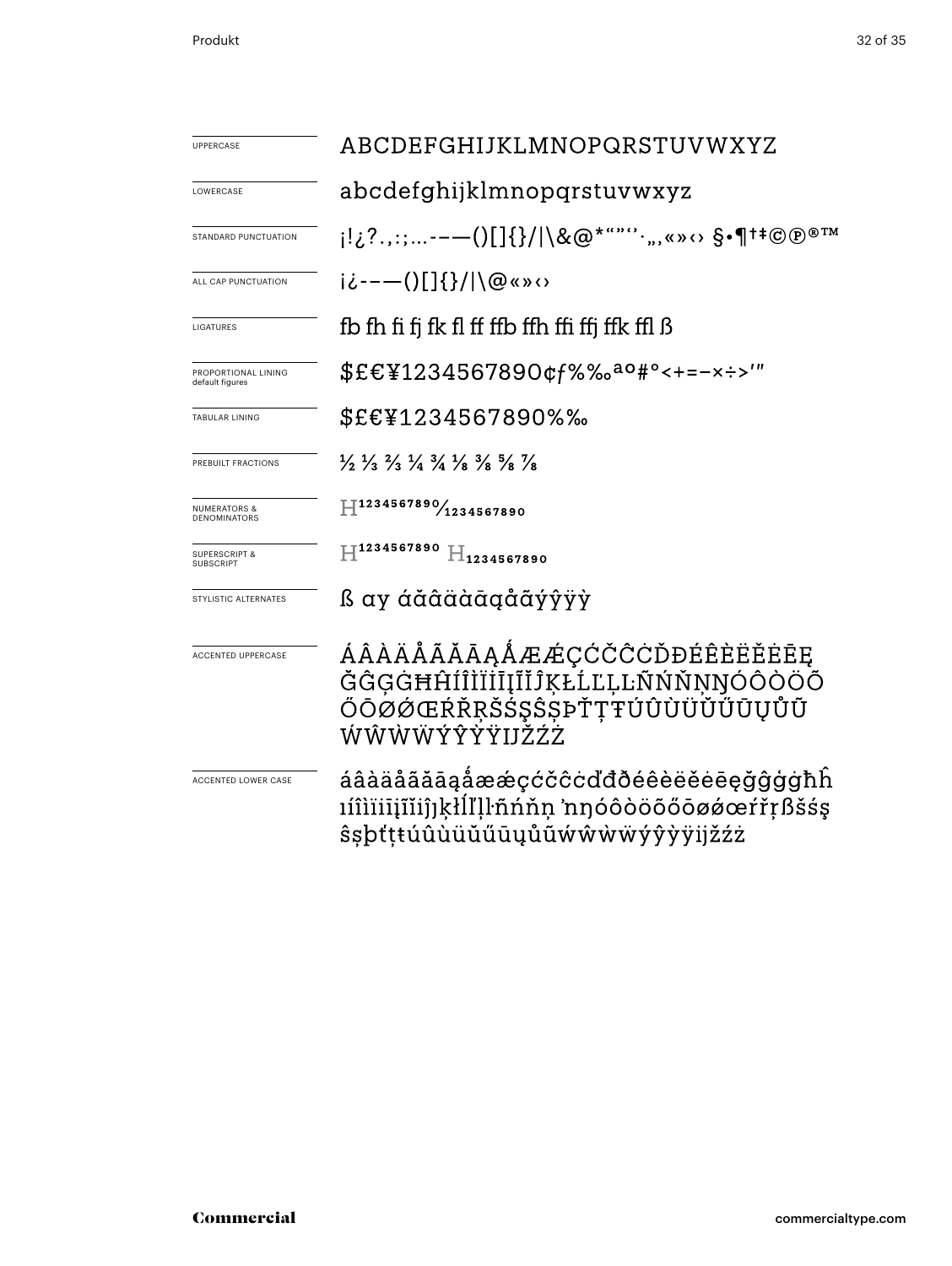| <b>UPPERCASE</b>                               | ABCDEFGHIJKLMNOPQRSTUVWXYZ                                                                                                    |  |
|------------------------------------------------|-------------------------------------------------------------------------------------------------------------------------------|--|
| LOWERCASE                                      | abcdefghijklmnopqrstuvwxyz                                                                                                    |  |
| STANDARD PUNCTUATION                           | j!¿?.,:;--—()[]{}/ \&@*""''·",«»⇔ §•¶†‡©®®™                                                                                   |  |
| ALL CAP PUNCTUATION                            | $i\dot{\zeta}$ ---()[]{}/ \@«»<>                                                                                              |  |
| LIGATURES                                      | fb fh fi fi fk fl ff ffb ffh ffi ffi ffk ffl ß                                                                                |  |
| PROPORTIONAL LINING<br>default figures         | \$£€¥1234567890¢f%‰ <sup>ao</sup> #°<+=-×÷>′″                                                                                 |  |
| <b>TABULAR LINING</b>                          | <i>\$£€¥1234567890%‰</i>                                                                                                      |  |
| PREBUILT FRACTIONS                             | $\frac{1}{2}$ $\frac{1}{3}$ $\frac{2}{3}$ $\frac{1}{4}$ $\frac{3}{4}$ $\frac{1}{8}$ $\frac{3}{8}$ $\frac{5}{8}$ $\frac{7}{8}$ |  |
| <b>NUMERATORS &amp;</b><br><b>DENOMINATORS</b> | $H^{1234567890}$ 1234567890                                                                                                   |  |
| <b>SUPERSCRIPT &amp;</b><br>SUBSCRIPT          | $H^{1234567890}H_{1234567890}$                                                                                                |  |
| STYLISTIC ALTERNATES                           | ß ay áăâäàāgåãýŷÿỳ                                                                                                            |  |
| <b>ACCENTED UPPERCASE</b>                      | ÁÂÀÄÅÃĂĀĀĄÅÆÆÇĆČĈĊĎĐÉÊÈËËĒĒ<br>ĞĜĢĠĦĤÍÎÌÏĬĪĮĨĬĴĶŁĹĽĻĿÑŃŇŅŊÓÔÒÖÕ<br>ŎŌØØŒŔŘŖŠŚŞŜŞÞŤŢŦÚÛÙÜŬŰŪŲŮŨ<br>ŴŴŴŴÝŶŸŸIJŽŹŻ               |  |
| ACCENTED LOWER CASE                            | áâàäåããāaåææçćčĉcďđðéêèëĕėēęğĝģġħĥ<br>ıíîìïiiįĩĭiĵıkłĺľḷŀñńňn 'nηόôòöõőōøǿœŕřṛßšśş<br><i>ŝ</i> sþťţŧúûùüŭűūyůũẃŵẁẅýŷỳÿijžźż   |  |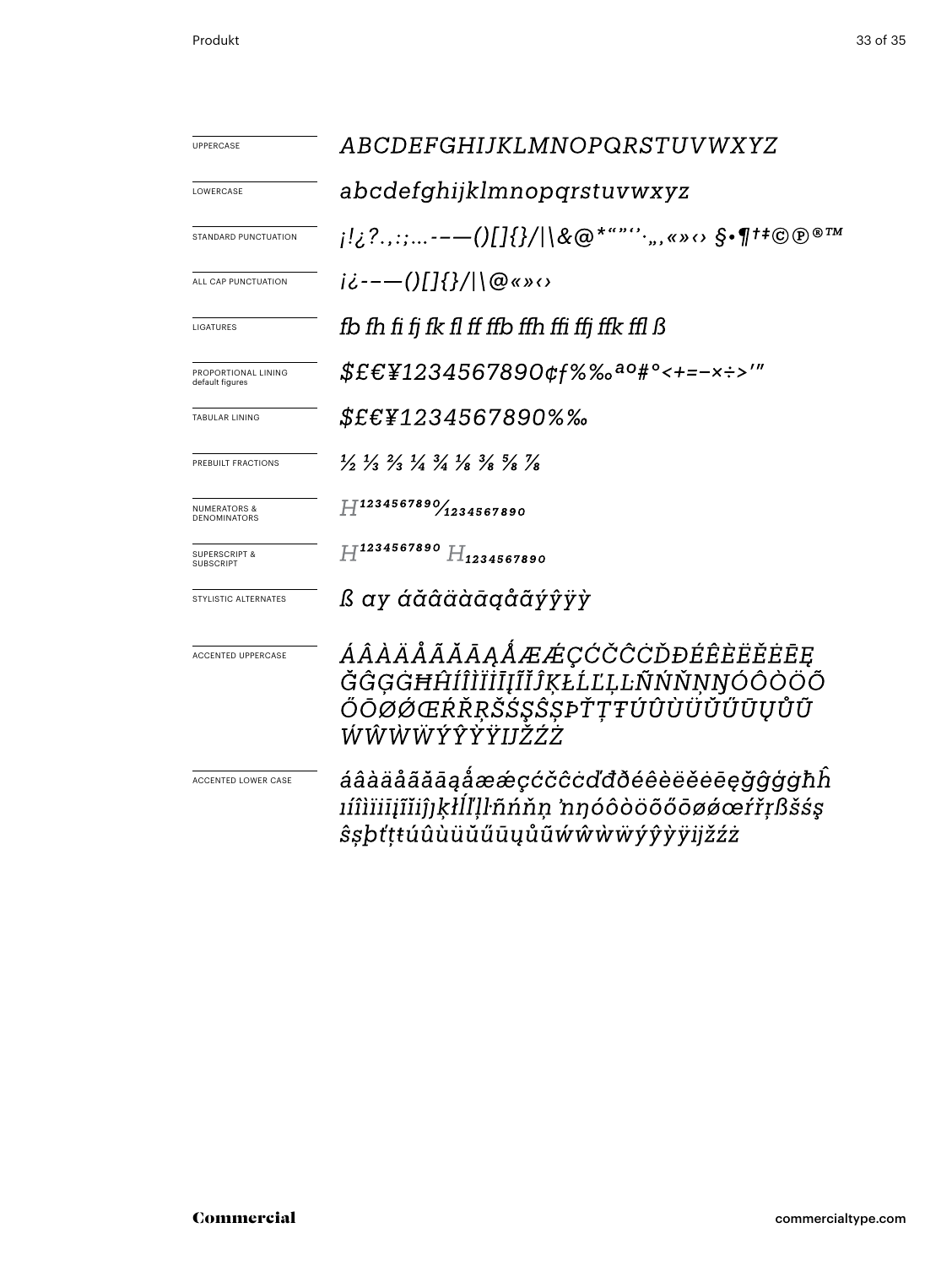| <b>OPENTYPE FEATURES</b><br><b>FAMILY WIDE</b>        | <b>DEACTIVATED</b>                                               | <b>ACTIVATED</b>                                               |
|-------------------------------------------------------|------------------------------------------------------------------|----------------------------------------------------------------|
| ALL CAPS<br>opens up spacing, moves<br>punctuation up | Quilts & [Covers] @ £199                                         | QUILTS & [COVERS] @ £199                                       |
| PROPORTIONAL LINING<br>default figures                | Sale Price:<br>$$3,460$ $$1,895$<br>Originally:<br>¥7,031 £9,215 | Sale Price: \$3,460 €1,895<br>Originally: ¥7,031 £9,215        |
| <b>TABULAR LINING</b>                                 | Sale Price:<br>$$3,460$ €1,895<br>Originally:<br>¥7,031 £9,215   | Sale Price:<br>$$3,460$ €1,895<br>Originally:<br>¥7,031 £9,215 |
| <b>FRACTIONS</b><br>ignores numeric date format       | 21/03/10 and 21/18 460/920                                       | $21/03/10$ and $2\frac{1}{18}$ $46\frac{1}{20}$                |
| SUPERSCRIPT/SUPERIOR                                  | $x158 + y23 \times z18 - a4260$                                  | $X^{158} + Y^{23} \times Z^{18} - a^{4260}$                    |
| SUBSCRIPT/INFERIOR                                    | x158 ÷ y23 × z18 – a4260                                         | $X_{158} \div Y_{23} \times Z_{18} - A_{4260}$                 |
| DENOMINATOR<br>for making arbitrary fractions         | 0123456789 0123456789                                            | 0123456789 0123456789                                          |
| <b>NUMERATOR</b><br>for making arbitrary fractions    | 0123456789 0123456789                                            | 0123456789 0123456789                                          |
| LANGUAGE FEATURE<br>Română (Romanian) s accent        | ÎNSUȘI conștiința științifice                                    | ÎNSUȘI conștiința științifice                                  |
| <b>OPENTYPE FEATURES</b><br><b>ROMAN &amp; ITALIC</b> | <b>DEACTIVATED</b>                                               | <b>ACTIVATED</b>                                               |

STYLISTIC SET 01 alternate a

STYLISTIC SET 03 alternate ß

STYLISTIC SET 04 alternate y

STYLISTIC ALTERNATES Illustrator/Photoshop

Team average *several goals* Team average *several goals* Endlessly sunny *days yonder* Wander blindly in the Straße Wander blindly in the Straße Ich bin zu Fuß *auf der Straße* Ich bin zu Fuß *auf der Straße*

Endlessly sunny *days yonder*